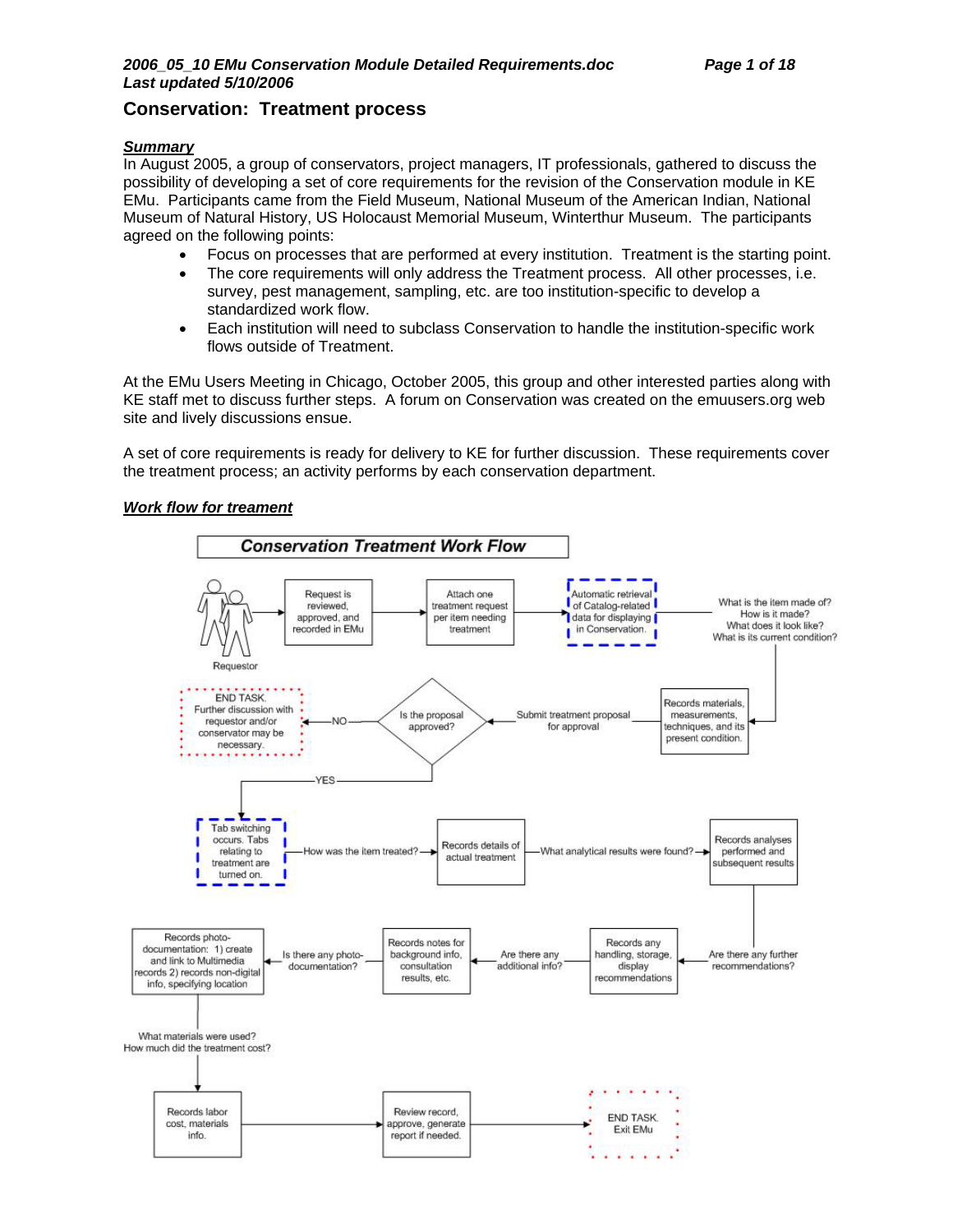The users group proposes the following core tabs:

- 1. Request: Stores information relating to a submission for treatment of an item. This tab is used by those institutions whose work flow includes tracking of request and subsequent approval or disapproval to proceed.
- 2. Information: Stores information relating to the item undergoing treatment.
- 3. Description: Stores the material components, measurements, and detailed description of the item's construction.
- 4. Condition: Stores the current condition of the item.
- 5. Internal proposal: Stores information related to the treatment proposal. Used for internal requests by the institution.
- 6. External proposal: Stores information related to the treatment proposal including additional data relating to cost. Used for external requests by those institutions who perform treatment work for other museums, companies, etc.
- 7. Treatment: Stores detailed information related to the actual treatment.
- 8. Analyses: Stores any analytical processes conducted as part of the treatment of the item and related bibliographic references.
- 9. Multimedia: Standard Multimedia tab.
- 10. Non-digital media: Stores any other type of non-digital photo-documentation relating to this treatment, i.e. film, print, slide, that are on file.
- 11. Recommendations: Stores recommendations relating to handling, display, storage, etc. for the item as related to its use at the time, i.e. for an exhibit.
- 12. Notes: Stores any other comments and related bibliographic references to the item.
- 13. Accounting: Stores information relating to the final costs, materials used in the treatment.
- 14. Tasks: Standard Tasks tab
- 15. Admin: Standard Admin tab

In addition to the standard EMu functionalities in the Conservation module, NMAI will require the following functionalities:

- 1. Retrieval of specific Catalog information for read-only display in Conservation.
- 2. Tab switching based on an Approved flag.
- 3. Calculation of total labor cost, total material cost, and a total treatment cost based on labor and material.
- 4. Auto-generation of additional treatment records for each item if the same treatment is performed on a group of items.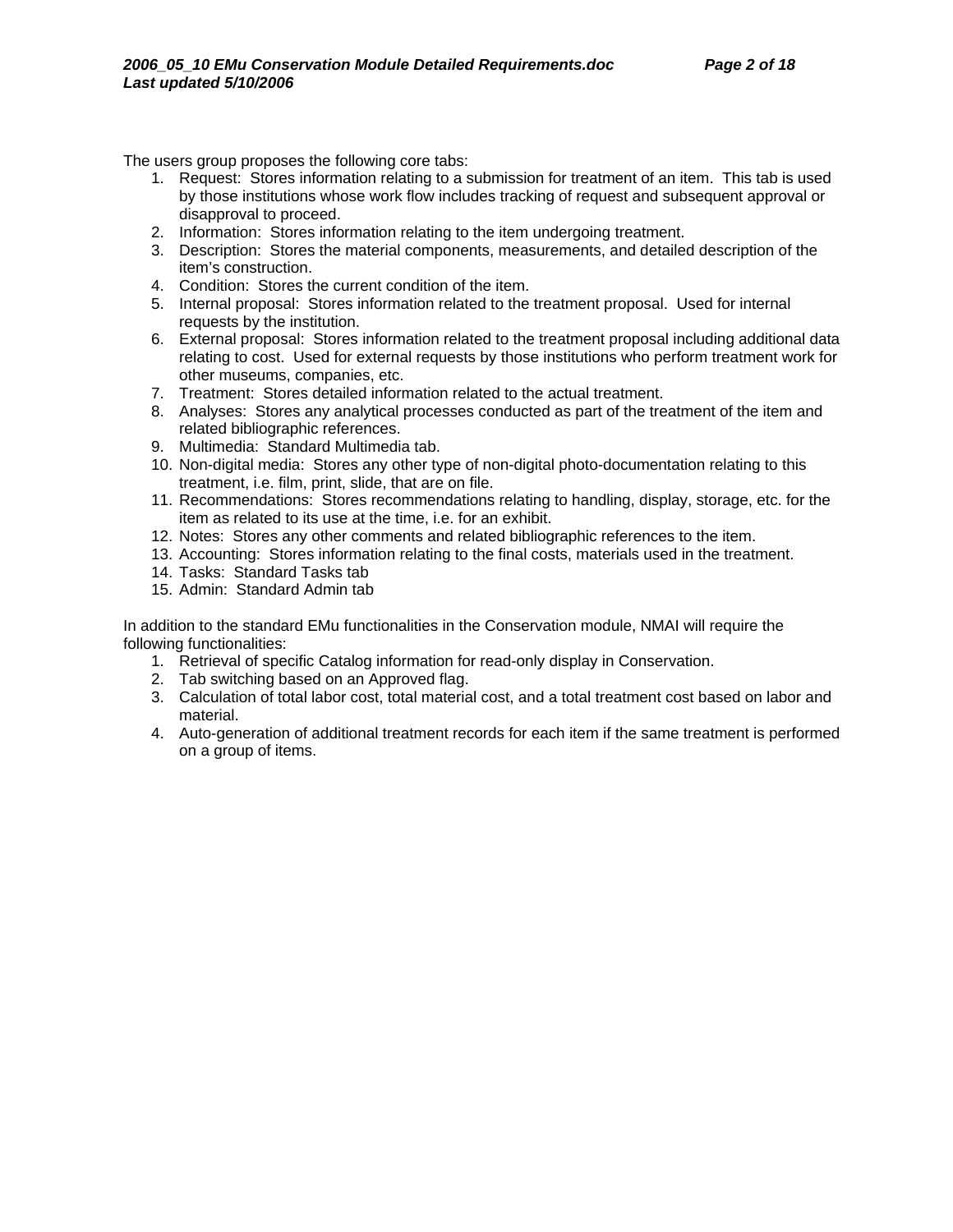| 1.<br><b>Request tab</b>                                                                                    | <b>STATUS: NOT DONE</b>                                                                             |
|-------------------------------------------------------------------------------------------------------------|-----------------------------------------------------------------------------------------------------|
| Stores information relating to a submission for treatment of an item. This tab is used by those<br>proceed. | institutions whose work flow includes tracking of request and subsequent approval or disapproval to |
| Core Conservation Module -- 1.0.4b                                                                          | $-10 \times$                                                                                        |
| File Edit Select View Tools Tabs Multimedia Window Help                                                     |                                                                                                     |
| $\sqrt[8B]{}$<br><b>HOBB</b> DBB<br>団<br>m<br>冊<br>ہ∟                                                       | G<br>$\mathbf{R}$<br>d.<br>■∣<br>$-14 - 4 -$<br>b.<br>Ы                                             |
| Summary Info                                                                                                | l1                                                                                                  |
| <b>Conservation Number</b><br>Number:                                                                       | Request status<br>Status:<br>$\overline{\phantom{a}}$                                               |
|                                                                                                             |                                                                                                     |
| Request Details                                                                                             |                                                                                                     |
| Requested by:                                                                                               | 固固                                                                                                  |
| Date requested:                                                                                             | Expected completion date:                                                                           |
| Actual completion date:                                                                                     | Completion notification date:                                                                       |
| People to notify:<br>$\ast$                                                                                 | 固固                                                                                                  |
|                                                                                                             |                                                                                                     |
|                                                                                                             |                                                                                                     |
| Request Information                                                                                         |                                                                                                     |
| Associated event:                                                                                           | 固固                                                                                                  |
| Associated Ioan:                                                                                            | 固固                                                                                                  |
| Other Reason:                                                                                               | 景                                                                                                   |
|                                                                                                             |                                                                                                     |
| IntProposal Analyses<br>Information<br>Description<br>Condition<br>Request                                  | Notes<br><b>ExtProposal</b><br>Treatment<br>Recommendation 4                                        |
| Record 1 of 1<br>Insert                                                                                     |                                                                                                     |
| Functionality                                                                                               |                                                                                                     |

- **Conservation Number:** Text field.
- **Request Status:** Text field, controlled by lookup list.
- **Requested By:** Linked field to Parties.
- **Date Requested:** Date field.
- **Expected Completion Date:** Date field.
- **Actual Completion Date:** Date field.
- **Completion Notification Date:** Date field.
- **People to notify:** multi-value, linked field to Parties.
- **Associated event:** Linked field to Events.
- **Associated loan:** Linked field to Loans.
- **Other reason:** Text field, controlled by lookup list.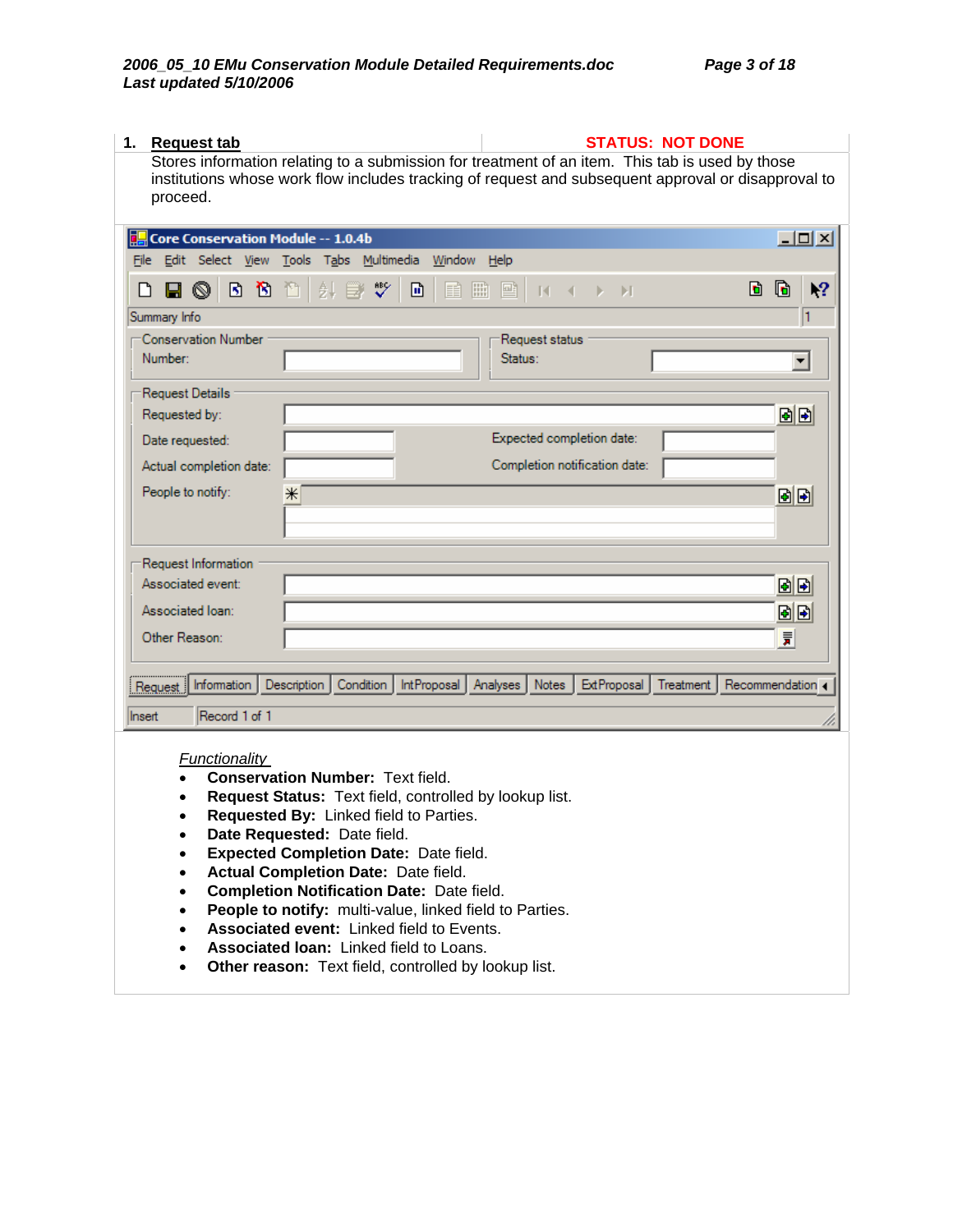| <b>Information tab</b><br>2. |                                                                           | <b>STATUS: NOT DONE</b>                              |                          |
|------------------------------|---------------------------------------------------------------------------|------------------------------------------------------|--------------------------|
|                              | This tab records the basic information about an item requiring treatment. |                                                      |                          |
|                              | Core Conservation Module -- 1.0.4b                                        |                                                      | $ \Box$ $\times$         |
|                              | File Edit Select View Tools Tabs Multimedia Window Help                   |                                                      |                          |
| $\circledcirc$<br>H<br>n     | 日日<br>酉<br>$\tilde{v}$<br>$2+1$<br>団<br>圖<br>圖<br>围                       | 14<br>$\mathbb{R}$ is $\mathbb{R}$                   | $\mathbf{R}^2$<br>G<br>D |
| Summary Info                 |                                                                           |                                                      | $\mathbf{1}$             |
| Catalog Info                 |                                                                           |                                                      |                          |
| Object:                      |                                                                           |                                                      | 固固                       |
| Accession Year:              | Country:                                                                  | Ethnic Grp:                                          |                          |
| Accession Num:               | District:                                                                 | Location:                                            |                          |
| Catalog Num:                 | Site:                                                                     | Barcode:                                             |                          |
| Record Info                  |                                                                           |                                                      |                          |
| Record Type:                 |                                                                           | Record Date:                                         |                          |
| Conservators:                | $*$                                                                       | Record Status:<br>国国                                 |                          |
| Assoc. Event:                |                                                                           |                                                      | 固固                       |
| Assoc. Loan:                 |                                                                           |                                                      | 固固                       |
| Other Reason:                |                                                                           |                                                      | 言                        |
| Request                      | MultiMedia<br>Description<br>Condition                                    | Non-Digital Media   Notes<br>Analyses<br>IntProposal | ExtProposa 4             |
| Information                  |                                                                           |                                                      |                          |
| Record 1 of 1<br>Insert      |                                                                           |                                                      |                          |
| Functionality                |                                                                           |                                                      |                          |

- **Object:** Linked field to Catalog.
- **Catalog info**: Local fields from Catalog, read-only. Will require customization on a perinstitution basis. Examples shown here are Accession Year; Country; Ethnic Grp; Accession Num; District; Location; Catalog Num; Site ; Barcode:
- **Record type:** Linked field, controlled by lookup list. The type of Conservation Record. The intention is that this field can be used for tab switching. For example, Record type = Pest Management can turn on Pest Management related tabs.
- **Record date:** Date field.
- **Conservators:** Multi-value, linked field to Parties.
- **Record status:** Text field, controlled by lookup list.
- **Associated event:** Linked field to Events.
- **Associated loan:** Linked field to Loans.
- **Other reason:** Text field, controlled by lookup list.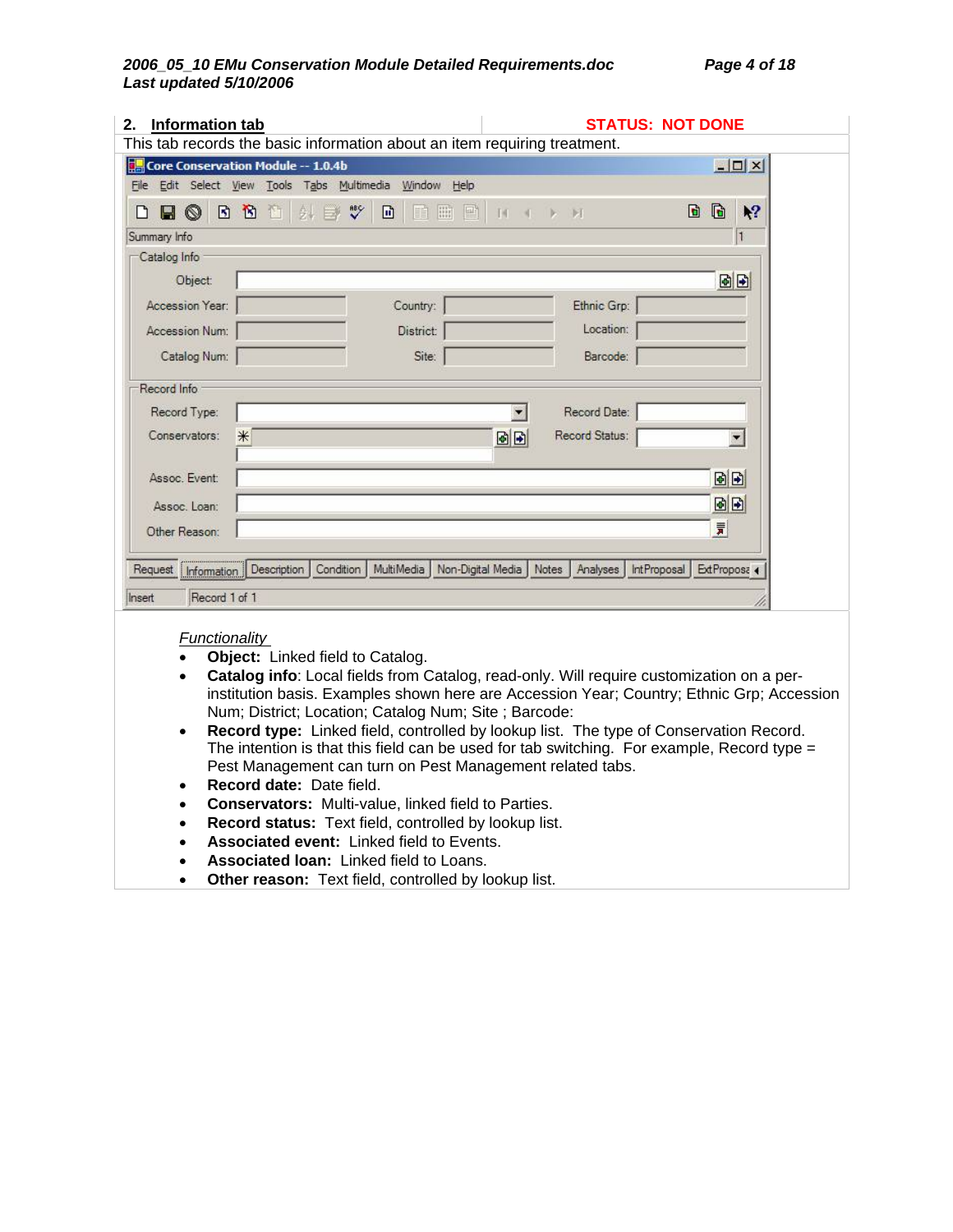| 3. Description tab   |                                    | Stores descriptive information for the item, i.e. materials, techniques, etc.                                    |                                | <b>STATUS: NOT DONE</b>  |          |                    |              |                  |
|----------------------|------------------------------------|------------------------------------------------------------------------------------------------------------------|--------------------------------|--------------------------|----------|--------------------|--------------|------------------|
|                      | Core Conservation Module -- 1.0.4b |                                                                                                                  |                                |                          |          |                    |              | $ \Box$ $\times$ |
|                      |                                    | File Edit Select View Tools Tabs Multimedia Window Help                                                          |                                |                          |          |                    |              |                  |
| $\blacksquare$<br>L٦ | B B B I                            | 斜目奖<br>⊡                                                                                                         | 自曲目                            | $14 \times 12 \times 14$ |          |                    | G<br>D       | $\mathbb{R}^2$   |
| Summary Info         |                                    |                                                                                                                  |                                |                          |          |                    |              | 1                |
| <b>Materials</b>     |                                    | <b>Dimensions</b>                                                                                                |                                |                          |          |                    |              |                  |
| $*$                  |                                    | $\overline{\overline{\pi}}$<br>Part                                                                              |                                | Kind                     | Value    | Unit               | Comment      |                  |
|                      |                                    | ⋇                                                                                                                |                                | 言                        |          | 言                  |              |                  |
|                      |                                    |                                                                                                                  |                                |                          |          |                    |              |                  |
|                      |                                    |                                                                                                                  |                                |                          |          |                    |              |                  |
| Description          |                                    |                                                                                                                  |                                |                          |          |                    |              |                  |
|                      |                                    |                                                                                                                  |                                |                          |          |                    |              | $\blacktriangle$ |
|                      |                                    |                                                                                                                  |                                |                          |          |                    |              |                  |
|                      |                                    |                                                                                                                  |                                |                          |          |                    |              |                  |
|                      |                                    |                                                                                                                  |                                |                          |          |                    |              |                  |
|                      |                                    |                                                                                                                  |                                |                          |          |                    |              |                  |
|                      |                                    |                                                                                                                  |                                |                          |          |                    |              |                  |
|                      |                                    |                                                                                                                  |                                |                          |          |                    |              |                  |
|                      |                                    |                                                                                                                  |                                |                          |          |                    |              |                  |
|                      |                                    |                                                                                                                  |                                |                          |          |                    |              |                  |
|                      |                                    |                                                                                                                  |                                |                          |          |                    |              |                  |
|                      |                                    |                                                                                                                  |                                |                          |          |                    |              |                  |
|                      |                                    |                                                                                                                  |                                |                          |          |                    |              |                  |
|                      |                                    |                                                                                                                  |                                |                          |          |                    |              |                  |
|                      |                                    |                                                                                                                  |                                |                          |          |                    |              |                  |
|                      |                                    |                                                                                                                  |                                |                          |          |                    |              |                  |
| Request              | Information Description Condition  |                                                                                                                  | MultiMedia   Non-Digital Media | Notes                    | Analyses | <b>IntProposal</b> | ExtProposa 4 |                  |
|                      |                                    |                                                                                                                  |                                |                          |          |                    |              |                  |
| Insert               | Record 1 of 1                      |                                                                                                                  |                                |                          |          |                    |              |                  |
|                      |                                    |                                                                                                                  |                                |                          |          |                    |              |                  |
|                      |                                    |                                                                                                                  |                                |                          |          |                    |              |                  |
| <b>Functionality</b> |                                    |                                                                                                                  |                                |                          |          |                    |              |                  |
|                      |                                    | Materials: Multi-value, text, controlled by lookup list. Note: this may be a field that can                      |                                |                          |          |                    |              |                  |
|                      |                                    |                                                                                                                  |                                |                          |          |                    |              |                  |
|                      |                                    | push data back into the Catalog with the assumption that a matching field exists in Catalog.                     |                                |                          |          |                    |              |                  |
| $\bullet$            |                                    | Dimensions: Multi-value linked grid. Group for storing all measurements related to the                           |                                |                          |          |                    |              |                  |
|                      |                                    |                                                                                                                  |                                |                          |          |                    |              |                  |
|                      |                                    | item. Note: these fields may contain data that need to be pushed back into the Catalog                           |                                |                          |          |                    |              |                  |
|                      |                                    | with the assumption that matching fields exist in Catalog.                                                       |                                |                          |          |                    |              |                  |
| $\circ$              |                                    | Part: Text field. The part of the item being measured.                                                           |                                |                          |          |                    |              |                  |
| $\circ$              |                                    |                                                                                                                  |                                |                          |          |                    |              |                  |
|                      |                                    | Kind: Text field, controlled by lookup list. The type of measurement recorded, i.e.                              |                                |                          |          |                    |              |                  |
|                      | Height, Length, etc.               |                                                                                                                  |                                |                          |          |                    |              |                  |
| O                    |                                    | Value: Floating decimal. The actual value of the measurement taken.                                              |                                |                          |          |                    |              |                  |
| O                    |                                    | Unit: Text field, controlled by lookup list. The unit for the measurement, i.e. cm, m,                           |                                |                          |          |                    |              |                  |
|                      | ft, in, etc.                       |                                                                                                                  |                                |                          |          |                    |              |                  |
|                      |                                    |                                                                                                                  |                                |                          |          |                    |              |                  |
| $\circ$              |                                    | <b>Comment:</b> Text field. Stores additional info for the measurement, i.e.                                     |                                |                          |          |                    |              |                  |
|                      |                                    | approximate, taken without finial, etc.<br>Description: memo field. Stores textual descriptive info of the item. |                                |                          |          |                    |              |                  |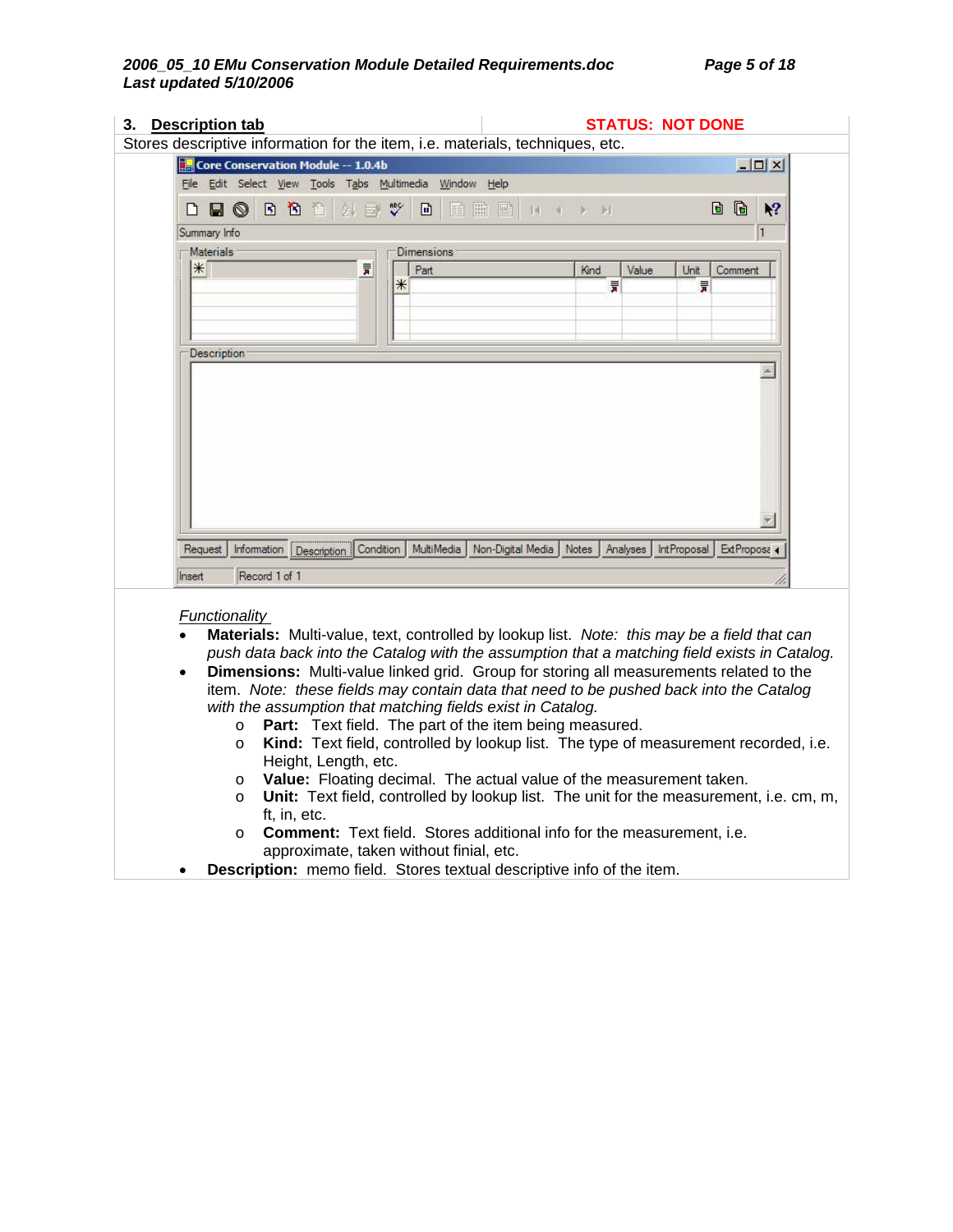### *2006\_05\_10 EMu Conservation Module Detailed Requirements.doc Page 6 of 18 Last updated 5/10/2006*

| 4. Condition tab<br>This tab records the current condition of the item.                                   | <b>STATUS: DONE</b>                          |
|-----------------------------------------------------------------------------------------------------------|----------------------------------------------|
| Core Conservation Module -- 1.0.4b                                                                        | $  I $ $X$                                   |
| File Edit Select View Tools Tabs Multimedia Window Help                                                   |                                              |
| DBOBDD HEYDEEN IN                                                                                         | D D<br>$\sqrt{2}$                            |
| Summary Info                                                                                              | 1                                            |
| Condition<br>Description   Condition   MultiMedia   Non-Digital Media   Notes  <br>Information<br>Request | Ä<br>Analyses<br>IntProposal<br>ExtProposa 4 |
| Record 1 of 1<br>Insert                                                                                   |                                              |
| <b>Functionality</b><br>Condition: Memo field.                                                            |                                              |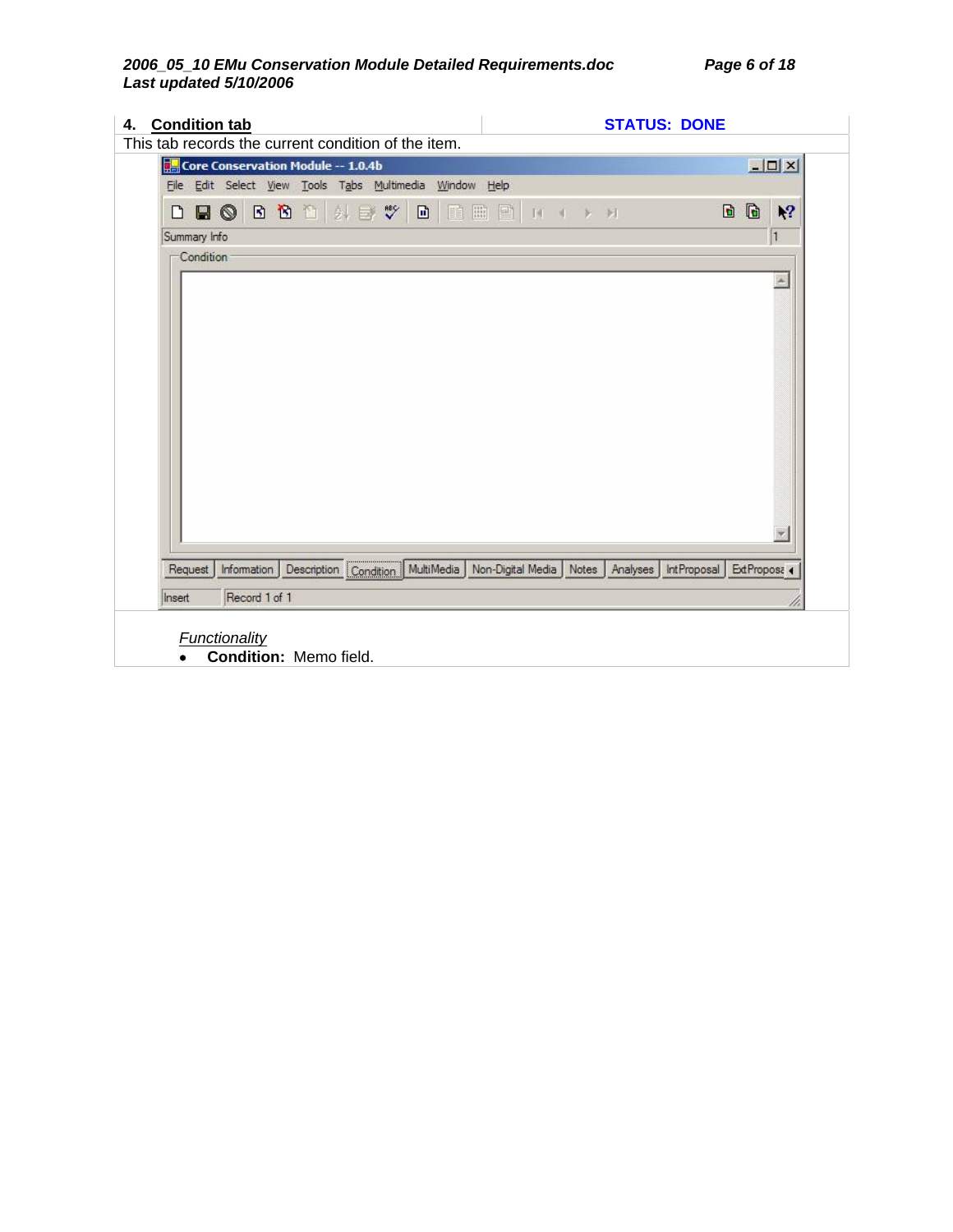|                                                         |               |                                                |                     |           |                   |                                                            | Contains information relating to the proposed treatment when generated internally.                                                                           |                    |                  |
|---------------------------------------------------------|---------------|------------------------------------------------|---------------------|-----------|-------------------|------------------------------------------------------------|--------------------------------------------------------------------------------------------------------------------------------------------------------------|--------------------|------------------|
| Core Conservation Module -- 1.0.4b                      |               |                                                |                     |           |                   |                                                            |                                                                                                                                                              |                    | $ \Box$ $\times$ |
| File Edit Select View Tools Tabs Multimedia Window Help |               |                                                |                     |           |                   |                                                            |                                                                                                                                                              |                    |                  |
| ◙<br>H                                                  | ß<br><b>B</b> | 身<br>不可                                        | $\sqrt[38]{}$<br>E, | 団         | 圖<br>目<br>國       | $\mathbb{N}$                                               | E                                                                                                                                                            | G<br>D             | ١?               |
| Summary Info                                            |               |                                                |                     |           |                   |                                                            |                                                                                                                                                              |                    | 1                |
| Proposal                                                |               |                                                |                     |           |                   |                                                            |                                                                                                                                                              |                    |                  |
| Context:                                                |               |                                                |                     |           |                   |                                                            |                                                                                                                                                              |                    | 睘                |
| Action:                                                 |               |                                                |                     |           |                   |                                                            |                                                                                                                                                              |                    |                  |
|                                                         |               |                                                |                     |           |                   |                                                            |                                                                                                                                                              |                    |                  |
|                                                         |               |                                                |                     |           |                   |                                                            |                                                                                                                                                              |                    |                  |
|                                                         |               |                                                |                     |           |                   |                                                            |                                                                                                                                                              |                    |                  |
| Proposed By: *                                          |               |                                                |                     |           |                   | 固固                                                         | Estimated Hours:                                                                                                                                             |                    |                  |
|                                                         |               |                                                |                     |           |                   |                                                            | Proposal Date:                                                                                                                                               |                    |                  |
|                                                         |               |                                                |                     |           |                   |                                                            |                                                                                                                                                              |                    |                  |
| Authorization                                           |               |                                                |                     |           |                   |                                                            |                                                                                                                                                              |                    |                  |
| Name:                                                   |               |                                                |                     |           |                   | 固固                                                         | Approved?:                                                                                                                                                   |                    |                  |
|                                                         |               |                                                |                     |           |                   |                                                            | Date:                                                                                                                                                        |                    |                  |
| Comment:                                                |               |                                                |                     |           |                   |                                                            |                                                                                                                                                              |                    |                  |
| Name                                                    |               |                                                |                     | Approved? | Comment           |                                                            |                                                                                                                                                              | Date               |                  |
| ⋇                                                       |               |                                                |                     |           |                   |                                                            |                                                                                                                                                              |                    |                  |
|                                                         |               |                                                |                     |           |                   |                                                            |                                                                                                                                                              |                    |                  |
|                                                         |               |                                                |                     |           |                   |                                                            |                                                                                                                                                              |                    |                  |
|                                                         |               |                                                |                     |           |                   |                                                            |                                                                                                                                                              |                    |                  |
|                                                         | Description   | Condition                                      | MultiMedia          |           | Non-Digital Media | Notes                                                      | Analyses   IntProposal                                                                                                                                       | <b>ExtProposal</b> |                  |
|                                                         | Record 1 of 1 |                                                |                     |           |                   |                                                            |                                                                                                                                                              |                    |                  |
|                                                         | Functionality |                                                |                     |           |                   |                                                            |                                                                                                                                                              |                    | Treatme <        |
|                                                         |               | Context: Text field controlled by lookup list. |                     |           |                   |                                                            |                                                                                                                                                              |                    |                  |
|                                                         |               |                                                |                     |           |                   | Action: Memo field with description of proposed treatment. |                                                                                                                                                              |                    |                  |
|                                                         |               |                                                |                     |           |                   |                                                            | Proposed By: Multi-value, linked field to Parties. Contains names of individuals who                                                                         |                    |                  |
|                                                         |               |                                                |                     |           |                   |                                                            | propose the treatment; may not be the same as those who perform the treatment.                                                                               |                    |                  |
|                                                         |               |                                                |                     |           |                   |                                                            | <b>Estimated Hours:</b> Floating decimal field (to one decimal place). Stores an approximate                                                                 |                    |                  |
|                                                         |               | duration for treatment process.                |                     |           |                   |                                                            |                                                                                                                                                              |                    |                  |
|                                                         |               |                                                |                     |           |                   |                                                            | <b>Proposal Date:</b> Date field. The date when the proposal was made.                                                                                       |                    |                  |
|                                                         |               |                                                |                     |           |                   |                                                            | Authorization: Multi-value linked grid. Group for storing individuals who approve or                                                                         |                    |                  |
|                                                         |               |                                                |                     |           |                   |                                                            | disapprove of the proposal. Data entry is done at the top with a linked grid displaying all                                                                  |                    |                  |
|                                                         | $\circ$       | authorizations below.                          |                     |           |                   |                                                            |                                                                                                                                                              |                    |                  |
|                                                         |               | proposal.                                      |                     |           |                   |                                                            | Name: Linked field to Parties. Name of individual who has authority over the                                                                                 |                    |                  |
| Information<br>Insert                                   | $\circ$       |                                                |                     |           |                   |                                                            | Approved?: Text field, controlled by lookup list. Default values = Yes, No. Value                                                                            |                    |                  |
|                                                         |               |                                                |                     |           |                   |                                                            | here will be used for tab switching, displaying Treatment-related tabs. Note: Need                                                                           |                    |                  |
|                                                         | O             |                                                |                     |           |                   |                                                            | to decide what tabs are Treatment-related besides Treatment and Accounting.<br><b>Comment:</b> Text field. Stores additional comment regarding the decision. |                    |                  |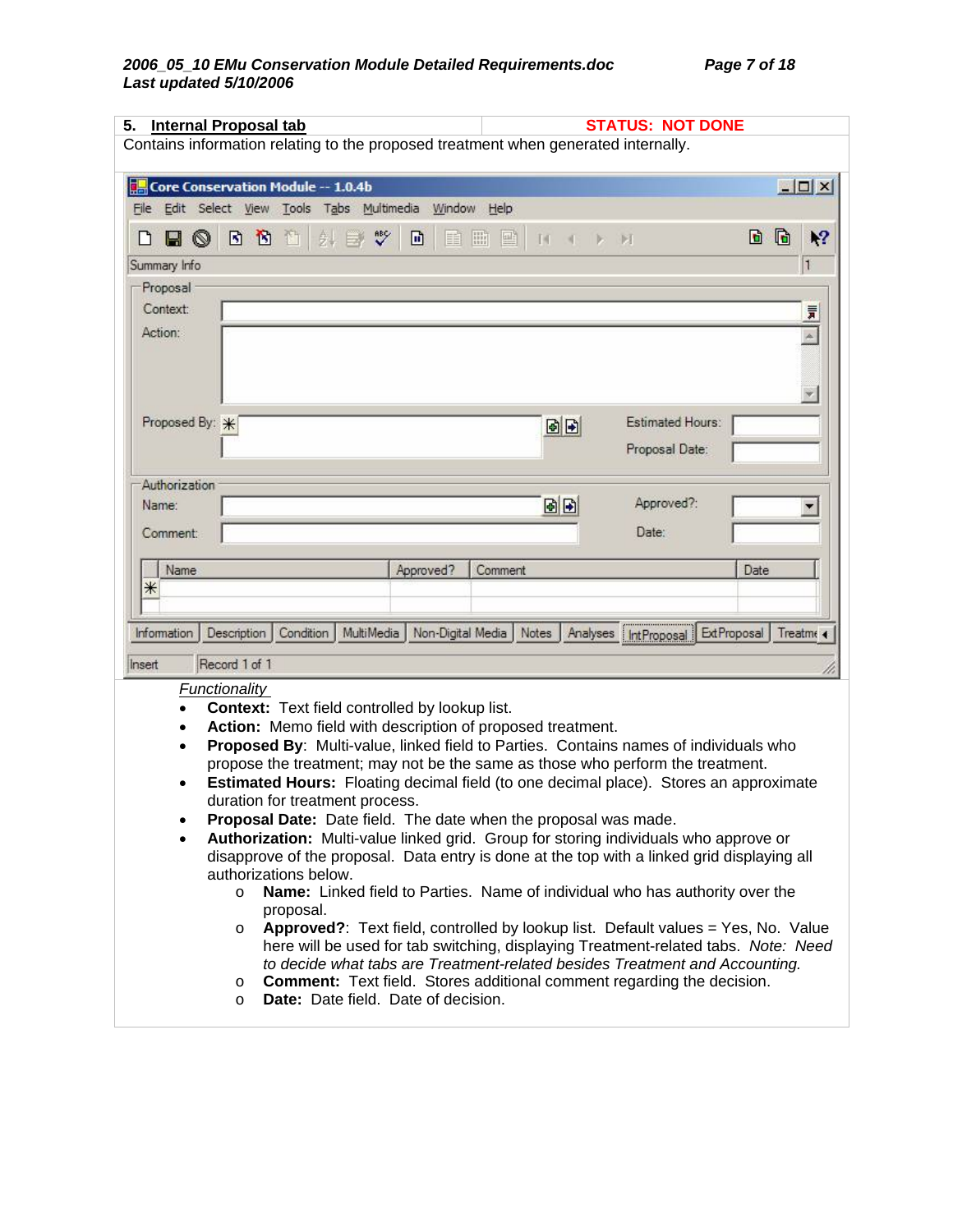| probably be turned off for those institutions who do not perform conservation work for outside<br>organizations.<br>Core Conservation Module -- 1.0.4b<br>$ \Box$ $\times$<br>File Edit Select View Tools Tabs Multimedia Window Help<br>斜目奖<br>G<br>d<br>B B H<br>回<br>冊<br>壓<br>$\mathbf{R}^2$<br>$\blacksquare$<br>圃<br>בו<br>$M1$ by $M2$<br>Summary Info<br>Proposal<br>Conservator<br>Hours<br>Rate<br>Subtotal<br>Task<br>同同<br>Material<br>Manufacturer<br>Unit Cost<br>Subtotal<br>Supplier<br>Qty<br>Unit<br>Proposal Date:<br>Proposed By:<br>$\ast$<br>固固<br>Labor cost:<br>Material Cost:<br><b>Total Cost:</b><br>Authorization<br>Approved?:<br>BB I<br>Name:<br>Date:<br>Comment:<br>Name<br>Approved?<br>Date<br>Comment<br>⋇<br>MultiMedia   Non-Digital Media   Notes   Analyses   IntProposal   ExtProposal   Treatme<br>Information<br>Description Condition<br>Record 1 of 1<br>Insert<br><b>Functionality</b><br>Proposal: Linked-grid. Use to store all tasks needed for the treatment.<br>Task: Text field. A brief description of the task.<br>$\circ$<br><b>Conservator:</b> linked field to Parties. Note: What happens if there is more than<br>$\circ$<br>one conservator?<br>Hours: Floating decimal (to one place).<br>$\circ$<br>Rate: Currency field (to two decimal places).<br>$\circ$<br>Subtotal: Calculated field, generated by multiplying Hours x Rate.<br>$\circ$<br>Material: Multi-value text field, controlled by lookup list.<br>Manufacturer: Linked field to Parties.<br><b>Supplier:</b> Linked field to Parties.<br>$\bullet$<br>Qty: Integer field.<br>$\bullet$<br>Unit: Text field, controlled by lookup list.<br>$\bullet$<br>Unit Cost: Currency field (to two decimal places).<br>$\bullet$<br>Subtotal: Calculated field, generated by multiplying Qty x Unit Cost.<br>$\bullet$<br>Proposed By: Multi-value field, linked field to Parties.<br>$\bullet$<br>Proposal Date: Date field. The date when the proposal was made.<br>$\bullet$<br>Labor cost: Calculated field, read-only. Sum of all Subtotal for tasks.<br>$\bullet$<br>Material cost: Calculated field, read-only. Sum of all Subtotal for Materials.<br>$\bullet$<br>Total cost: Calculated field, read-only. Sum of Labor Cost + Material Cost.<br>$\bullet$<br>Authorization: Multi-value linked grid. Group for storing individuals who approve or<br>$\bullet$<br>disapprove of the proposal. Data entry is done at the top with a linked grid displaying all<br>authorizations below.<br>Name: Linked field to Parties. Name of individual who has authority over the<br>$\circ$<br>proposal.<br>Approved?: Text field, controlled by lookup list. Default values = Yes, No. Value<br>$\circ$<br>here will be used for tab switching, displaying Treatment-related tabs. Note: Need | <b>External Proposal tab</b><br>6.<br>Contains information relating to the proposed treatment when generated externally. This tab will |  | <b>STATUS: NOT DONE</b> |  |
|------------------------------------------------------------------------------------------------------------------------------------------------------------------------------------------------------------------------------------------------------------------------------------------------------------------------------------------------------------------------------------------------------------------------------------------------------------------------------------------------------------------------------------------------------------------------------------------------------------------------------------------------------------------------------------------------------------------------------------------------------------------------------------------------------------------------------------------------------------------------------------------------------------------------------------------------------------------------------------------------------------------------------------------------------------------------------------------------------------------------------------------------------------------------------------------------------------------------------------------------------------------------------------------------------------------------------------------------------------------------------------------------------------------------------------------------------------------------------------------------------------------------------------------------------------------------------------------------------------------------------------------------------------------------------------------------------------------------------------------------------------------------------------------------------------------------------------------------------------------------------------------------------------------------------------------------------------------------------------------------------------------------------------------------------------------------------------------------------------------------------------------------------------------------------------------------------------------------------------------------------------------------------------------------------------------------------------------------------------------------------------------------------------------------------------------------------------------------------------------------------------------------------------------------------------------------------------------------------------------------------------------------------------------------------------------------------------------------------------------------------------------------------------------------------------------|----------------------------------------------------------------------------------------------------------------------------------------|--|-------------------------|--|
|                                                                                                                                                                                                                                                                                                                                                                                                                                                                                                                                                                                                                                                                                                                                                                                                                                                                                                                                                                                                                                                                                                                                                                                                                                                                                                                                                                                                                                                                                                                                                                                                                                                                                                                                                                                                                                                                                                                                                                                                                                                                                                                                                                                                                                                                                                                                                                                                                                                                                                                                                                                                                                                                                                                                                                                                                  |                                                                                                                                        |  |                         |  |
|                                                                                                                                                                                                                                                                                                                                                                                                                                                                                                                                                                                                                                                                                                                                                                                                                                                                                                                                                                                                                                                                                                                                                                                                                                                                                                                                                                                                                                                                                                                                                                                                                                                                                                                                                                                                                                                                                                                                                                                                                                                                                                                                                                                                                                                                                                                                                                                                                                                                                                                                                                                                                                                                                                                                                                                                                  |                                                                                                                                        |  |                         |  |
|                                                                                                                                                                                                                                                                                                                                                                                                                                                                                                                                                                                                                                                                                                                                                                                                                                                                                                                                                                                                                                                                                                                                                                                                                                                                                                                                                                                                                                                                                                                                                                                                                                                                                                                                                                                                                                                                                                                                                                                                                                                                                                                                                                                                                                                                                                                                                                                                                                                                                                                                                                                                                                                                                                                                                                                                                  |                                                                                                                                        |  |                         |  |
|                                                                                                                                                                                                                                                                                                                                                                                                                                                                                                                                                                                                                                                                                                                                                                                                                                                                                                                                                                                                                                                                                                                                                                                                                                                                                                                                                                                                                                                                                                                                                                                                                                                                                                                                                                                                                                                                                                                                                                                                                                                                                                                                                                                                                                                                                                                                                                                                                                                                                                                                                                                                                                                                                                                                                                                                                  |                                                                                                                                        |  |                         |  |
|                                                                                                                                                                                                                                                                                                                                                                                                                                                                                                                                                                                                                                                                                                                                                                                                                                                                                                                                                                                                                                                                                                                                                                                                                                                                                                                                                                                                                                                                                                                                                                                                                                                                                                                                                                                                                                                                                                                                                                                                                                                                                                                                                                                                                                                                                                                                                                                                                                                                                                                                                                                                                                                                                                                                                                                                                  |                                                                                                                                        |  |                         |  |
|                                                                                                                                                                                                                                                                                                                                                                                                                                                                                                                                                                                                                                                                                                                                                                                                                                                                                                                                                                                                                                                                                                                                                                                                                                                                                                                                                                                                                                                                                                                                                                                                                                                                                                                                                                                                                                                                                                                                                                                                                                                                                                                                                                                                                                                                                                                                                                                                                                                                                                                                                                                                                                                                                                                                                                                                                  |                                                                                                                                        |  |                         |  |
|                                                                                                                                                                                                                                                                                                                                                                                                                                                                                                                                                                                                                                                                                                                                                                                                                                                                                                                                                                                                                                                                                                                                                                                                                                                                                                                                                                                                                                                                                                                                                                                                                                                                                                                                                                                                                                                                                                                                                                                                                                                                                                                                                                                                                                                                                                                                                                                                                                                                                                                                                                                                                                                                                                                                                                                                                  |                                                                                                                                        |  |                         |  |
|                                                                                                                                                                                                                                                                                                                                                                                                                                                                                                                                                                                                                                                                                                                                                                                                                                                                                                                                                                                                                                                                                                                                                                                                                                                                                                                                                                                                                                                                                                                                                                                                                                                                                                                                                                                                                                                                                                                                                                                                                                                                                                                                                                                                                                                                                                                                                                                                                                                                                                                                                                                                                                                                                                                                                                                                                  |                                                                                                                                        |  |                         |  |
|                                                                                                                                                                                                                                                                                                                                                                                                                                                                                                                                                                                                                                                                                                                                                                                                                                                                                                                                                                                                                                                                                                                                                                                                                                                                                                                                                                                                                                                                                                                                                                                                                                                                                                                                                                                                                                                                                                                                                                                                                                                                                                                                                                                                                                                                                                                                                                                                                                                                                                                                                                                                                                                                                                                                                                                                                  |                                                                                                                                        |  |                         |  |
|                                                                                                                                                                                                                                                                                                                                                                                                                                                                                                                                                                                                                                                                                                                                                                                                                                                                                                                                                                                                                                                                                                                                                                                                                                                                                                                                                                                                                                                                                                                                                                                                                                                                                                                                                                                                                                                                                                                                                                                                                                                                                                                                                                                                                                                                                                                                                                                                                                                                                                                                                                                                                                                                                                                                                                                                                  |                                                                                                                                        |  |                         |  |
|                                                                                                                                                                                                                                                                                                                                                                                                                                                                                                                                                                                                                                                                                                                                                                                                                                                                                                                                                                                                                                                                                                                                                                                                                                                                                                                                                                                                                                                                                                                                                                                                                                                                                                                                                                                                                                                                                                                                                                                                                                                                                                                                                                                                                                                                                                                                                                                                                                                                                                                                                                                                                                                                                                                                                                                                                  |                                                                                                                                        |  |                         |  |
|                                                                                                                                                                                                                                                                                                                                                                                                                                                                                                                                                                                                                                                                                                                                                                                                                                                                                                                                                                                                                                                                                                                                                                                                                                                                                                                                                                                                                                                                                                                                                                                                                                                                                                                                                                                                                                                                                                                                                                                                                                                                                                                                                                                                                                                                                                                                                                                                                                                                                                                                                                                                                                                                                                                                                                                                                  |                                                                                                                                        |  |                         |  |
|                                                                                                                                                                                                                                                                                                                                                                                                                                                                                                                                                                                                                                                                                                                                                                                                                                                                                                                                                                                                                                                                                                                                                                                                                                                                                                                                                                                                                                                                                                                                                                                                                                                                                                                                                                                                                                                                                                                                                                                                                                                                                                                                                                                                                                                                                                                                                                                                                                                                                                                                                                                                                                                                                                                                                                                                                  |                                                                                                                                        |  |                         |  |
|                                                                                                                                                                                                                                                                                                                                                                                                                                                                                                                                                                                                                                                                                                                                                                                                                                                                                                                                                                                                                                                                                                                                                                                                                                                                                                                                                                                                                                                                                                                                                                                                                                                                                                                                                                                                                                                                                                                                                                                                                                                                                                                                                                                                                                                                                                                                                                                                                                                                                                                                                                                                                                                                                                                                                                                                                  |                                                                                                                                        |  |                         |  |
|                                                                                                                                                                                                                                                                                                                                                                                                                                                                                                                                                                                                                                                                                                                                                                                                                                                                                                                                                                                                                                                                                                                                                                                                                                                                                                                                                                                                                                                                                                                                                                                                                                                                                                                                                                                                                                                                                                                                                                                                                                                                                                                                                                                                                                                                                                                                                                                                                                                                                                                                                                                                                                                                                                                                                                                                                  |                                                                                                                                        |  |                         |  |
|                                                                                                                                                                                                                                                                                                                                                                                                                                                                                                                                                                                                                                                                                                                                                                                                                                                                                                                                                                                                                                                                                                                                                                                                                                                                                                                                                                                                                                                                                                                                                                                                                                                                                                                                                                                                                                                                                                                                                                                                                                                                                                                                                                                                                                                                                                                                                                                                                                                                                                                                                                                                                                                                                                                                                                                                                  |                                                                                                                                        |  |                         |  |
|                                                                                                                                                                                                                                                                                                                                                                                                                                                                                                                                                                                                                                                                                                                                                                                                                                                                                                                                                                                                                                                                                                                                                                                                                                                                                                                                                                                                                                                                                                                                                                                                                                                                                                                                                                                                                                                                                                                                                                                                                                                                                                                                                                                                                                                                                                                                                                                                                                                                                                                                                                                                                                                                                                                                                                                                                  |                                                                                                                                        |  |                         |  |
|                                                                                                                                                                                                                                                                                                                                                                                                                                                                                                                                                                                                                                                                                                                                                                                                                                                                                                                                                                                                                                                                                                                                                                                                                                                                                                                                                                                                                                                                                                                                                                                                                                                                                                                                                                                                                                                                                                                                                                                                                                                                                                                                                                                                                                                                                                                                                                                                                                                                                                                                                                                                                                                                                                                                                                                                                  |                                                                                                                                        |  |                         |  |
|                                                                                                                                                                                                                                                                                                                                                                                                                                                                                                                                                                                                                                                                                                                                                                                                                                                                                                                                                                                                                                                                                                                                                                                                                                                                                                                                                                                                                                                                                                                                                                                                                                                                                                                                                                                                                                                                                                                                                                                                                                                                                                                                                                                                                                                                                                                                                                                                                                                                                                                                                                                                                                                                                                                                                                                                                  |                                                                                                                                        |  |                         |  |
|                                                                                                                                                                                                                                                                                                                                                                                                                                                                                                                                                                                                                                                                                                                                                                                                                                                                                                                                                                                                                                                                                                                                                                                                                                                                                                                                                                                                                                                                                                                                                                                                                                                                                                                                                                                                                                                                                                                                                                                                                                                                                                                                                                                                                                                                                                                                                                                                                                                                                                                                                                                                                                                                                                                                                                                                                  |                                                                                                                                        |  |                         |  |
|                                                                                                                                                                                                                                                                                                                                                                                                                                                                                                                                                                                                                                                                                                                                                                                                                                                                                                                                                                                                                                                                                                                                                                                                                                                                                                                                                                                                                                                                                                                                                                                                                                                                                                                                                                                                                                                                                                                                                                                                                                                                                                                                                                                                                                                                                                                                                                                                                                                                                                                                                                                                                                                                                                                                                                                                                  |                                                                                                                                        |  |                         |  |
|                                                                                                                                                                                                                                                                                                                                                                                                                                                                                                                                                                                                                                                                                                                                                                                                                                                                                                                                                                                                                                                                                                                                                                                                                                                                                                                                                                                                                                                                                                                                                                                                                                                                                                                                                                                                                                                                                                                                                                                                                                                                                                                                                                                                                                                                                                                                                                                                                                                                                                                                                                                                                                                                                                                                                                                                                  |                                                                                                                                        |  |                         |  |
|                                                                                                                                                                                                                                                                                                                                                                                                                                                                                                                                                                                                                                                                                                                                                                                                                                                                                                                                                                                                                                                                                                                                                                                                                                                                                                                                                                                                                                                                                                                                                                                                                                                                                                                                                                                                                                                                                                                                                                                                                                                                                                                                                                                                                                                                                                                                                                                                                                                                                                                                                                                                                                                                                                                                                                                                                  |                                                                                                                                        |  |                         |  |
|                                                                                                                                                                                                                                                                                                                                                                                                                                                                                                                                                                                                                                                                                                                                                                                                                                                                                                                                                                                                                                                                                                                                                                                                                                                                                                                                                                                                                                                                                                                                                                                                                                                                                                                                                                                                                                                                                                                                                                                                                                                                                                                                                                                                                                                                                                                                                                                                                                                                                                                                                                                                                                                                                                                                                                                                                  |                                                                                                                                        |  |                         |  |
|                                                                                                                                                                                                                                                                                                                                                                                                                                                                                                                                                                                                                                                                                                                                                                                                                                                                                                                                                                                                                                                                                                                                                                                                                                                                                                                                                                                                                                                                                                                                                                                                                                                                                                                                                                                                                                                                                                                                                                                                                                                                                                                                                                                                                                                                                                                                                                                                                                                                                                                                                                                                                                                                                                                                                                                                                  |                                                                                                                                        |  |                         |  |
|                                                                                                                                                                                                                                                                                                                                                                                                                                                                                                                                                                                                                                                                                                                                                                                                                                                                                                                                                                                                                                                                                                                                                                                                                                                                                                                                                                                                                                                                                                                                                                                                                                                                                                                                                                                                                                                                                                                                                                                                                                                                                                                                                                                                                                                                                                                                                                                                                                                                                                                                                                                                                                                                                                                                                                                                                  |                                                                                                                                        |  |                         |  |
|                                                                                                                                                                                                                                                                                                                                                                                                                                                                                                                                                                                                                                                                                                                                                                                                                                                                                                                                                                                                                                                                                                                                                                                                                                                                                                                                                                                                                                                                                                                                                                                                                                                                                                                                                                                                                                                                                                                                                                                                                                                                                                                                                                                                                                                                                                                                                                                                                                                                                                                                                                                                                                                                                                                                                                                                                  |                                                                                                                                        |  |                         |  |
|                                                                                                                                                                                                                                                                                                                                                                                                                                                                                                                                                                                                                                                                                                                                                                                                                                                                                                                                                                                                                                                                                                                                                                                                                                                                                                                                                                                                                                                                                                                                                                                                                                                                                                                                                                                                                                                                                                                                                                                                                                                                                                                                                                                                                                                                                                                                                                                                                                                                                                                                                                                                                                                                                                                                                                                                                  |                                                                                                                                        |  |                         |  |
|                                                                                                                                                                                                                                                                                                                                                                                                                                                                                                                                                                                                                                                                                                                                                                                                                                                                                                                                                                                                                                                                                                                                                                                                                                                                                                                                                                                                                                                                                                                                                                                                                                                                                                                                                                                                                                                                                                                                                                                                                                                                                                                                                                                                                                                                                                                                                                                                                                                                                                                                                                                                                                                                                                                                                                                                                  |                                                                                                                                        |  |                         |  |
|                                                                                                                                                                                                                                                                                                                                                                                                                                                                                                                                                                                                                                                                                                                                                                                                                                                                                                                                                                                                                                                                                                                                                                                                                                                                                                                                                                                                                                                                                                                                                                                                                                                                                                                                                                                                                                                                                                                                                                                                                                                                                                                                                                                                                                                                                                                                                                                                                                                                                                                                                                                                                                                                                                                                                                                                                  |                                                                                                                                        |  |                         |  |
|                                                                                                                                                                                                                                                                                                                                                                                                                                                                                                                                                                                                                                                                                                                                                                                                                                                                                                                                                                                                                                                                                                                                                                                                                                                                                                                                                                                                                                                                                                                                                                                                                                                                                                                                                                                                                                                                                                                                                                                                                                                                                                                                                                                                                                                                                                                                                                                                                                                                                                                                                                                                                                                                                                                                                                                                                  |                                                                                                                                        |  |                         |  |
|                                                                                                                                                                                                                                                                                                                                                                                                                                                                                                                                                                                                                                                                                                                                                                                                                                                                                                                                                                                                                                                                                                                                                                                                                                                                                                                                                                                                                                                                                                                                                                                                                                                                                                                                                                                                                                                                                                                                                                                                                                                                                                                                                                                                                                                                                                                                                                                                                                                                                                                                                                                                                                                                                                                                                                                                                  |                                                                                                                                        |  |                         |  |
|                                                                                                                                                                                                                                                                                                                                                                                                                                                                                                                                                                                                                                                                                                                                                                                                                                                                                                                                                                                                                                                                                                                                                                                                                                                                                                                                                                                                                                                                                                                                                                                                                                                                                                                                                                                                                                                                                                                                                                                                                                                                                                                                                                                                                                                                                                                                                                                                                                                                                                                                                                                                                                                                                                                                                                                                                  |                                                                                                                                        |  |                         |  |
|                                                                                                                                                                                                                                                                                                                                                                                                                                                                                                                                                                                                                                                                                                                                                                                                                                                                                                                                                                                                                                                                                                                                                                                                                                                                                                                                                                                                                                                                                                                                                                                                                                                                                                                                                                                                                                                                                                                                                                                                                                                                                                                                                                                                                                                                                                                                                                                                                                                                                                                                                                                                                                                                                                                                                                                                                  |                                                                                                                                        |  |                         |  |
|                                                                                                                                                                                                                                                                                                                                                                                                                                                                                                                                                                                                                                                                                                                                                                                                                                                                                                                                                                                                                                                                                                                                                                                                                                                                                                                                                                                                                                                                                                                                                                                                                                                                                                                                                                                                                                                                                                                                                                                                                                                                                                                                                                                                                                                                                                                                                                                                                                                                                                                                                                                                                                                                                                                                                                                                                  |                                                                                                                                        |  |                         |  |
|                                                                                                                                                                                                                                                                                                                                                                                                                                                                                                                                                                                                                                                                                                                                                                                                                                                                                                                                                                                                                                                                                                                                                                                                                                                                                                                                                                                                                                                                                                                                                                                                                                                                                                                                                                                                                                                                                                                                                                                                                                                                                                                                                                                                                                                                                                                                                                                                                                                                                                                                                                                                                                                                                                                                                                                                                  |                                                                                                                                        |  |                         |  |
|                                                                                                                                                                                                                                                                                                                                                                                                                                                                                                                                                                                                                                                                                                                                                                                                                                                                                                                                                                                                                                                                                                                                                                                                                                                                                                                                                                                                                                                                                                                                                                                                                                                                                                                                                                                                                                                                                                                                                                                                                                                                                                                                                                                                                                                                                                                                                                                                                                                                                                                                                                                                                                                                                                                                                                                                                  |                                                                                                                                        |  |                         |  |
|                                                                                                                                                                                                                                                                                                                                                                                                                                                                                                                                                                                                                                                                                                                                                                                                                                                                                                                                                                                                                                                                                                                                                                                                                                                                                                                                                                                                                                                                                                                                                                                                                                                                                                                                                                                                                                                                                                                                                                                                                                                                                                                                                                                                                                                                                                                                                                                                                                                                                                                                                                                                                                                                                                                                                                                                                  |                                                                                                                                        |  |                         |  |
|                                                                                                                                                                                                                                                                                                                                                                                                                                                                                                                                                                                                                                                                                                                                                                                                                                                                                                                                                                                                                                                                                                                                                                                                                                                                                                                                                                                                                                                                                                                                                                                                                                                                                                                                                                                                                                                                                                                                                                                                                                                                                                                                                                                                                                                                                                                                                                                                                                                                                                                                                                                                                                                                                                                                                                                                                  |                                                                                                                                        |  |                         |  |
|                                                                                                                                                                                                                                                                                                                                                                                                                                                                                                                                                                                                                                                                                                                                                                                                                                                                                                                                                                                                                                                                                                                                                                                                                                                                                                                                                                                                                                                                                                                                                                                                                                                                                                                                                                                                                                                                                                                                                                                                                                                                                                                                                                                                                                                                                                                                                                                                                                                                                                                                                                                                                                                                                                                                                                                                                  |                                                                                                                                        |  |                         |  |
|                                                                                                                                                                                                                                                                                                                                                                                                                                                                                                                                                                                                                                                                                                                                                                                                                                                                                                                                                                                                                                                                                                                                                                                                                                                                                                                                                                                                                                                                                                                                                                                                                                                                                                                                                                                                                                                                                                                                                                                                                                                                                                                                                                                                                                                                                                                                                                                                                                                                                                                                                                                                                                                                                                                                                                                                                  |                                                                                                                                        |  |                         |  |
|                                                                                                                                                                                                                                                                                                                                                                                                                                                                                                                                                                                                                                                                                                                                                                                                                                                                                                                                                                                                                                                                                                                                                                                                                                                                                                                                                                                                                                                                                                                                                                                                                                                                                                                                                                                                                                                                                                                                                                                                                                                                                                                                                                                                                                                                                                                                                                                                                                                                                                                                                                                                                                                                                                                                                                                                                  |                                                                                                                                        |  |                         |  |
|                                                                                                                                                                                                                                                                                                                                                                                                                                                                                                                                                                                                                                                                                                                                                                                                                                                                                                                                                                                                                                                                                                                                                                                                                                                                                                                                                                                                                                                                                                                                                                                                                                                                                                                                                                                                                                                                                                                                                                                                                                                                                                                                                                                                                                                                                                                                                                                                                                                                                                                                                                                                                                                                                                                                                                                                                  |                                                                                                                                        |  |                         |  |
| to decide what tabs are Treatment-related besides Treatment and Accounting.<br><b>Comment:</b> Text field. Stores additional comment regarding the decision.<br>$\circ$                                                                                                                                                                                                                                                                                                                                                                                                                                                                                                                                                                                                                                                                                                                                                                                                                                                                                                                                                                                                                                                                                                                                                                                                                                                                                                                                                                                                                                                                                                                                                                                                                                                                                                                                                                                                                                                                                                                                                                                                                                                                                                                                                                                                                                                                                                                                                                                                                                                                                                                                                                                                                                          |                                                                                                                                        |  |                         |  |
|                                                                                                                                                                                                                                                                                                                                                                                                                                                                                                                                                                                                                                                                                                                                                                                                                                                                                                                                                                                                                                                                                                                                                                                                                                                                                                                                                                                                                                                                                                                                                                                                                                                                                                                                                                                                                                                                                                                                                                                                                                                                                                                                                                                                                                                                                                                                                                                                                                                                                                                                                                                                                                                                                                                                                                                                                  |                                                                                                                                        |  |                         |  |

o **Date:** Date field. Date of decision.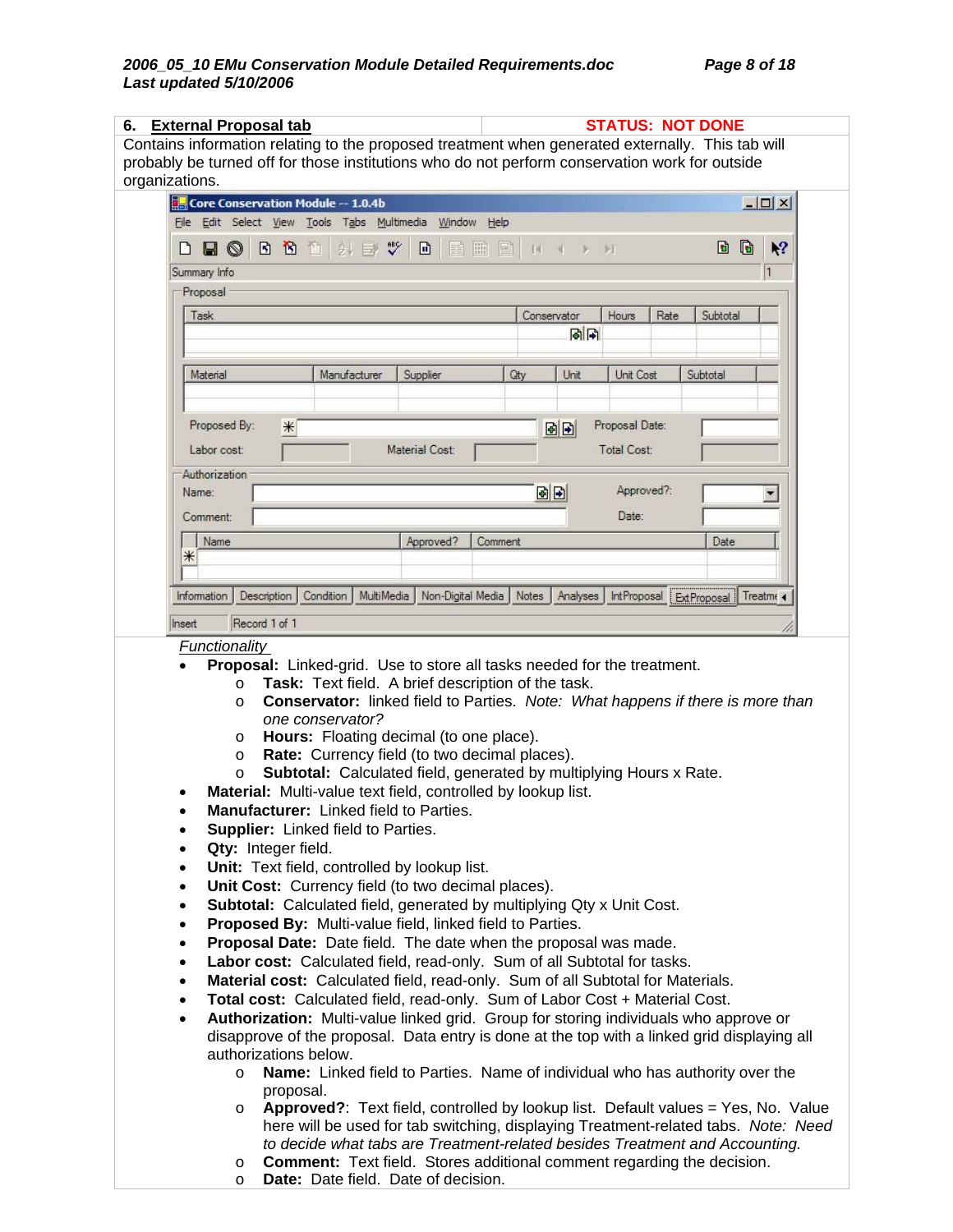| <b>Treatment tab</b><br>7.<br>Stores the treatment process. Some institutions will record information as the treatment occurs; some<br>will record after treatment has ended. Some include post-treatment condition, i.e. the crack has been<br>repaired and is no longer visible, in this section. | <b>STATUS: NOT DONE</b>                                   |              |
|-----------------------------------------------------------------------------------------------------------------------------------------------------------------------------------------------------------------------------------------------------------------------------------------------------|-----------------------------------------------------------|--------------|
| Core Conservation Module -- 1.0.4b                                                                                                                                                                                                                                                                  |                                                           | $\Box$       |
| File Edit Select View Tools Tabs Multimedia Window Help                                                                                                                                                                                                                                             |                                                           |              |
| B B D<br>$\sqrt[36]{}$<br>$\blacksquare$<br>圖<br>6.<br>団<br>目<br>∐<br>$\Box$                                                                                                                                                                                                                        | 剾<br>И<br>И                                               | G<br>١?<br>D |
| Summary Info                                                                                                                                                                                                                                                                                        |                                                           | 1            |
|                                                                                                                                                                                                                                                                                                     |                                                           |              |
| Start Date:<br>Treated By:<br>$*$<br>Finish Date:<br>Actual Hours:                                                                                                                                                                                                                                  |                                                           | 固固           |
| MultiMedia<br>Non-Digital Media   Notes<br>Description<br>Condition                                                                                                                                                                                                                                 | <b>IntProposal</b><br>Analyses<br>ExtProposal   Treatment | Recomm 4     |
| Record 1 of 1<br>Insert<br>Functionality<br>Treatment: Memo field.<br>Start Date: Date field.<br>$\bullet$<br>Finish Date: Date field<br>$\bullet$<br>Actual Hours: Floating decimal field (up to two decimal places)<br>Treated By: multi-value, linked field to Parties.<br>$\bullet$             |                                                           |              |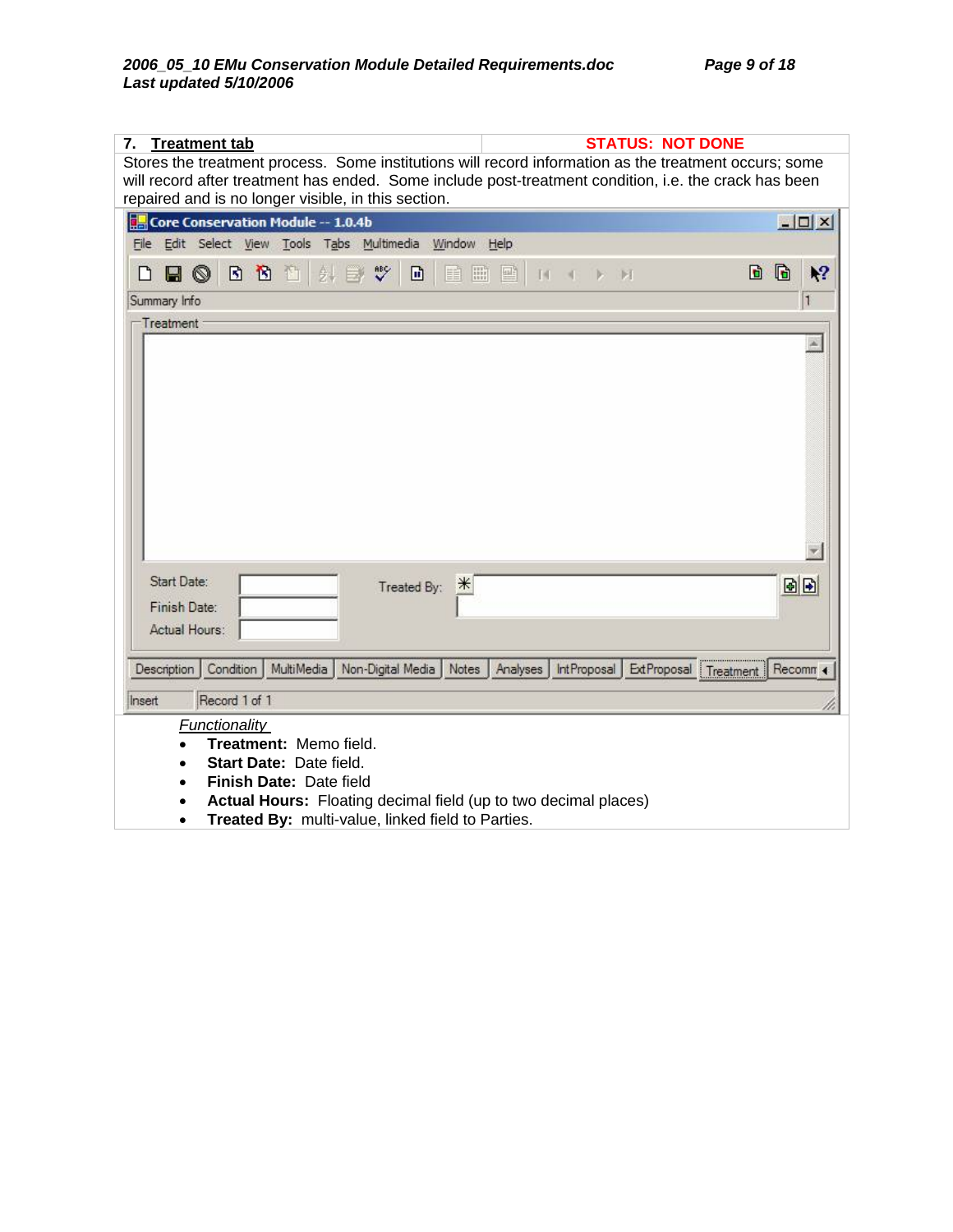## *2006\_05\_10 EMu Conservation Module Detailed Requirements.doc Page 10 of 18 Last updated 5/10/2006*

| 8. Analyses tab<br><b>STATUS: NOT DONE</b>                                                                                                                                |                             |
|---------------------------------------------------------------------------------------------------------------------------------------------------------------------------|-----------------------------|
| This tab records any analytical data as part of the treatment.                                                                                                            |                             |
| Core Conservation Module -- 1.0.4b                                                                                                                                        | 그미지                         |
| File Edit Select View Tools Tabs Multimedia Window Help                                                                                                                   |                             |
| ৺<br>針<br>e q<br>B 16. A<br>剾<br>冊<br>国<br>d<br>目<br>₽<br>D<br>$-14-4$<br>$\blacktriangleright$ $\blacktriangleright$ $\blacktriangleright$ $\blacktriangleright$         | G<br>١?                     |
| Summary Info                                                                                                                                                              | 1                           |
| Analysis details:                                                                                                                                                         |                             |
| Test for:<br>冒<br>Method:                                                                                                                                                 | 景                           |
| Result:                                                                                                                                                                   | $\overline{\blacktriangle}$ |
|                                                                                                                                                                           |                             |
|                                                                                                                                                                           |                             |
|                                                                                                                                                                           |                             |
|                                                                                                                                                                           |                             |
| 固固<br>Tested by:<br>MM ref:                                                                                                                                               | 固固                          |
| Biblio ref:<br>Date:                                                                                                                                                      | 固固                          |
|                                                                                                                                                                           |                             |
| Analyses List                                                                                                                                                             |                             |
| <b>Test For</b><br>Method<br>Result<br>Tested By<br>Date                                                                                                                  |                             |
| ⋇                                                                                                                                                                         |                             |
|                                                                                                                                                                           |                             |
|                                                                                                                                                                           |                             |
| IntProposal Analyses Notes<br>Condition<br>ExtProposal<br>Information<br>Description<br>Treatment<br>Request                                                              | Recommendation 4            |
| Record 1 of 1<br>Insert                                                                                                                                                   |                             |
|                                                                                                                                                                           |                             |
| Functionality                                                                                                                                                             |                             |
| Analysis details: Linked grid for storing all analyses conducted on the item as part of this<br>treatment. Date entry is done above; list of analyses is displayed below. |                             |
| Test For: Text field, controlled by lookup list.<br>$\circ$                                                                                                               |                             |
| Method: Text field, controlled by lookup list.<br>$\circ$                                                                                                                 |                             |
| Result: Text field.<br>$\circ$                                                                                                                                            |                             |
| Tested By: linked field to Parties.<br>$\circ$<br>Date: Date field.                                                                                                       |                             |
| $\circ$<br>Biblio ref: linked field to Bibliography.<br>$\circ$                                                                                                           |                             |

o **MM ref:** linked field to Multimedia.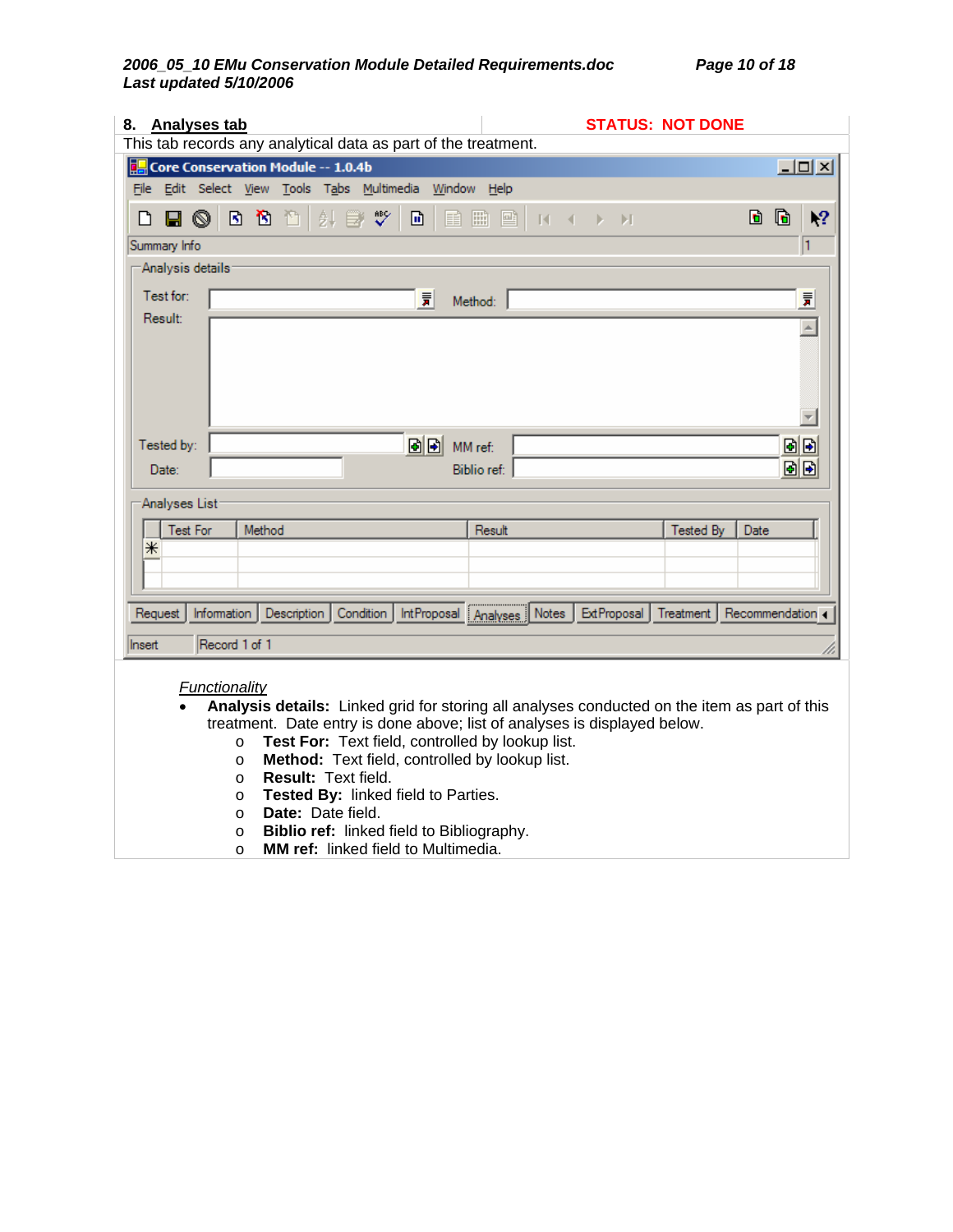| 9. Accounting tab                                                                                                                                                                                                          |                             |                     |                              |       | <b>STATUS: NOT DONE</b> |                  |
|----------------------------------------------------------------------------------------------------------------------------------------------------------------------------------------------------------------------------|-----------------------------|---------------------|------------------------------|-------|-------------------------|------------------|
| This tab records the material & labor cost after the treatment has completed. Some institutions will not<br>use the labor group, which will mostly be used by institutions who perform work for external<br>organizations. |                             |                     |                              |       |                         |                  |
| Core Conservation Module -- 1.0.4b<br>File Edit Select View Tools Tabs Multimedia Window Help                                                                                                                              |                             |                     |                              |       |                         | $ \Box$ $\times$ |
| $\sqrt[8B]{}$<br>$\mathbf{B}$<br>酯<br>団<br>針<br>Н<br>$\circledcirc$<br>$\Rightarrow$<br>Summary Info                                                                                                                       | 団<br>目                      | 圖<br>國<br>$14 - 45$ | <b>D: DI</b>                 |       |                         | b<br>G<br>١?     |
| Costs                                                                                                                                                                                                                      |                             |                     |                              |       |                         |                  |
| Task                                                                                                                                                                                                                       |                             |                     | Conservator<br>岡田            | Hours | Rate                    | Subtotal         |
|                                                                                                                                                                                                                            |                             |                     |                              |       |                         |                  |
| Material                                                                                                                                                                                                                   | Manufacturer                | Supplier            | Qty                          | Unit  | Unit Cost               | Subtotal         |
| 言                                                                                                                                                                                                                          | 岡田                          | 同同                  |                              |       |                         |                  |
| $\left  \cdot \right $                                                                                                                                                                                                     |                             |                     |                              |       |                         | $\blacksquare$   |
| Total Labor Cost:                                                                                                                                                                                                          | <b>Total Material Cost:</b> |                     |                              |       | Total Cost:             |                  |
| Non-Digital Media<br>Notes<br>Analyses<br>IntProposal                                                                                                                                                                      | ExtProposal                 | Treatment           | Recommendations   Accounting |       |                         | Tasks<br>Adr 4   |
| Record 1 of 1<br>Insert                                                                                                                                                                                                    |                             |                     |                              |       |                         |                  |
| Functionality                                                                                                                                                                                                              |                             |                     |                              |       |                         |                  |
| Summary Info: linked-grid. Use to store all tasks used in the treatment.<br>Task: Text field. A brief description of the task.<br>$\circ$<br><b>Conservator: linked field to Parties.</b><br>$\circ$                       |                             |                     |                              |       |                         |                  |

- o **Hours:**Floating decimal (to one place).
- o **Rate:**Currency field (to two decimal places).
- o **Subtotal:**Calculated field, generated by multiplying Hours x Rate.
- **Material:** Multi-value text field, controlled by lookup list.
- **Manufacturer:** Linked field to Parties.
- **Supplier:** Linked field to Parties.
- Qty: Integer field.
- **Unit:** Text field, controlled by lookup list.
- **Unit Cost:** Currency field (to two decimal places).
- **Subtotal:** Calculated field, generated by multiplying Qty x Unit Cost.
- **Total Labor cost:** Calculated field, read-only. Sum of all Subtotal for tasks.
- **Total Material cost:** Calculated field, read-only. Sum of all Subtotal for Materials.
- **Total cost:** Calculated field, read-only. Sum of Labor Cost + Material Cost.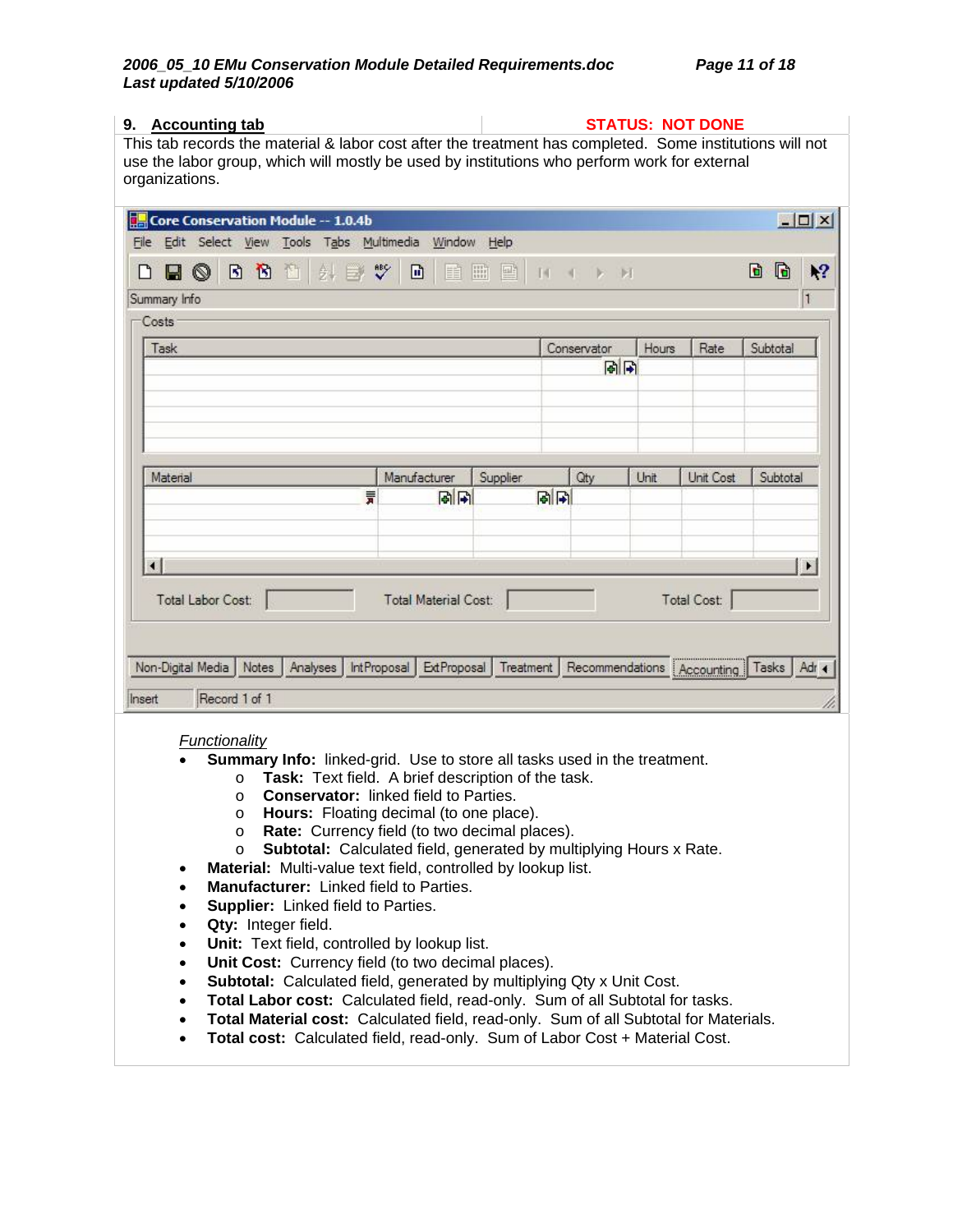| 10. Recommendations tab                                                         | <b>STATUS: NOT DONE</b>                                                                                  |
|---------------------------------------------------------------------------------|----------------------------------------------------------------------------------------------------------|
|                                                                                 | This tab records any recommendations, handling, storage, etc. for the item in the context of its current |
| use.                                                                            |                                                                                                          |
| Core Conservation Module -- 1.0.4b                                              | $ \Box$ $\times$                                                                                         |
| File Edit Select View Tools Tabs Multimedia Window Help                         |                                                                                                          |
|                                                                                 |                                                                                                          |
| $\sqrt[38]{}$<br>$\mathbf{B}$<br>$\blacksquare$<br>団<br>酉<br>e o<br>头<br>睴<br>▯ | G<br>d<br>١?<br>圖<br>國<br>$\mathbb{N}$<br>团                                                              |
| Summary Info                                                                    | 11                                                                                                       |
| Environmental<br>Limits:                                                        |                                                                                                          |
|                                                                                 |                                                                                                          |
| Handling                                                                        |                                                                                                          |
| requirements:                                                                   |                                                                                                          |
|                                                                                 |                                                                                                          |
|                                                                                 |                                                                                                          |
| Mounting<br>Requirements:                                                       |                                                                                                          |
|                                                                                 |                                                                                                          |
|                                                                                 |                                                                                                          |
| Storage                                                                         |                                                                                                          |
| Requirements:                                                                   |                                                                                                          |
|                                                                                 |                                                                                                          |
| Non-Digital Media<br>Condition<br>MultiMedia<br>Notes<br>Analyses               | IntProposal<br>ExtProposal<br>Recommendations $ I \cdot  $<br>Treatment                                  |
|                                                                                 |                                                                                                          |
| Record 1 of 1<br>Insert                                                         |                                                                                                          |
| Functionality                                                                   |                                                                                                          |
| Environmental limits: Text field.                                               |                                                                                                          |
| Handling requirements: Text field.                                              |                                                                                                          |
| Mounting requirements: Text field.                                              |                                                                                                          |
| Storage requirements: Text field.                                               |                                                                                                          |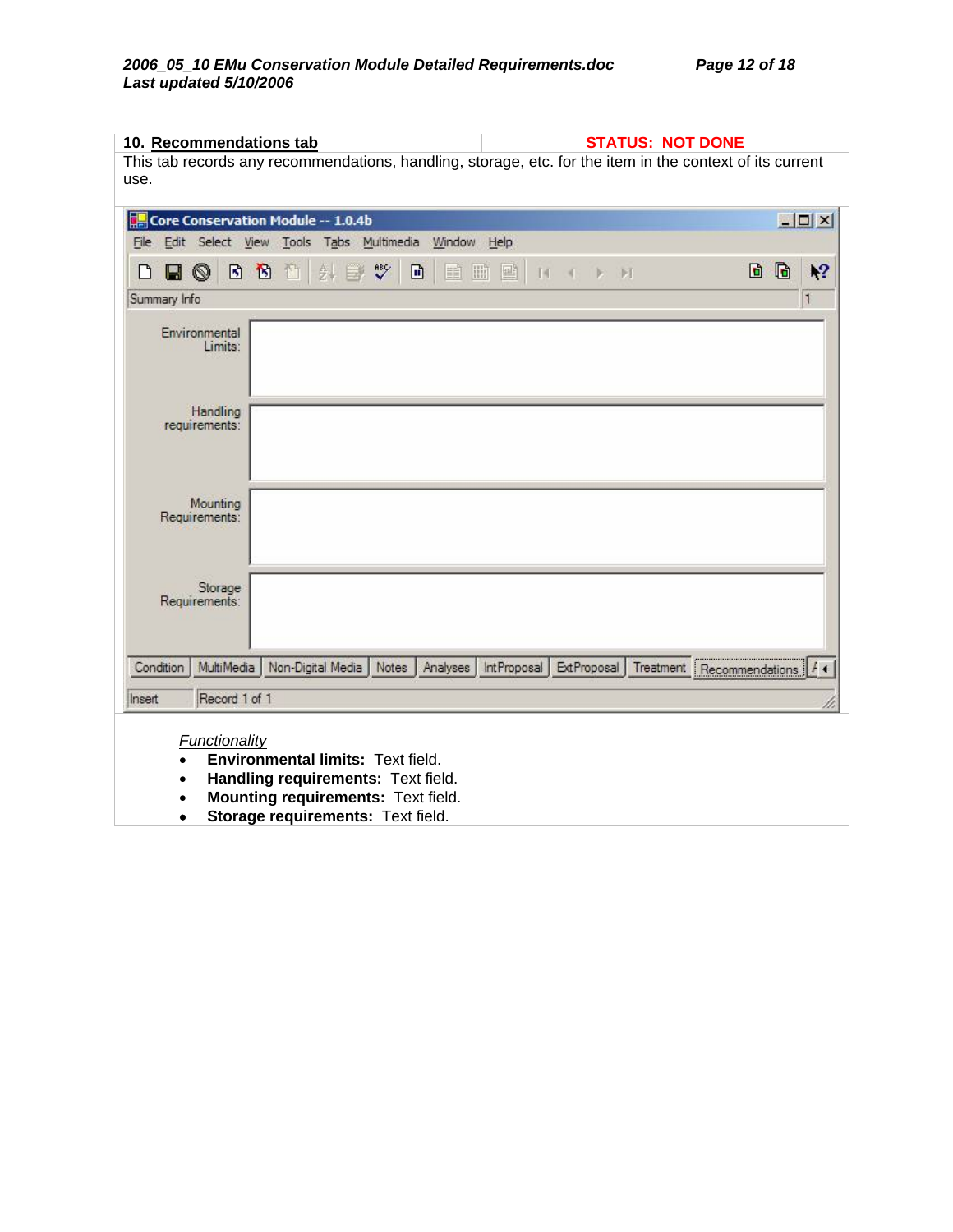### *2006\_05\_10 EMu Conservation Module Detailed Requirements.doc Page 13 of 18 Last updated 5/10/2006*

| 11. Multimedia tab                                                                                                                                                                                                                 | <b>STATUS: DONE</b>                                                                                                          |                    |
|------------------------------------------------------------------------------------------------------------------------------------------------------------------------------------------------------------------------------------|------------------------------------------------------------------------------------------------------------------------------|--------------------|
| This tab shows all attached multimedia assets.<br><b>Core Conservation Module -- 1.0.4b</b>                                                                                                                                        |                                                                                                                              | $ \Box$ $\times$   |
| File Edit Select View Tools Tabs Multimedia Window Help                                                                                                                                                                            |                                                                                                                              |                    |
| $\sqrt[36]{}$<br>団<br>D<br>団<br>◉<br>外<br>單<br>Ť.<br>۱٦<br>Н<br>$\Rightarrow$                                                                                                                                                      | $\mathbf{F}$<br>開<br>靊<br>2 团<br>$\mathbb{N}$                                                                                | $\mathbf{G}$<br>١? |
| Summary Info                                                                                                                                                                                                                       |                                                                                                                              | 11                 |
|                                                                                                                                                                                                                                    | 白白雪回出回 K X X X<br>Ð<br>Resource Information<br>Title:<br>Creator:<br>MIME Format:<br>MIME Type:<br>Identifier<br>Description |                    |
| Condition MultiMedia Non-Digital Media<br>Description<br>Request<br>Information<br>Record 1 of 1<br>Insert<br><b>Functionality</b><br>This is the standard Multimedia tab from the Conservation module. No modification is needed. | Notes<br>Analyses<br><b>IntProposal</b>                                                                                      | ExtProposa         |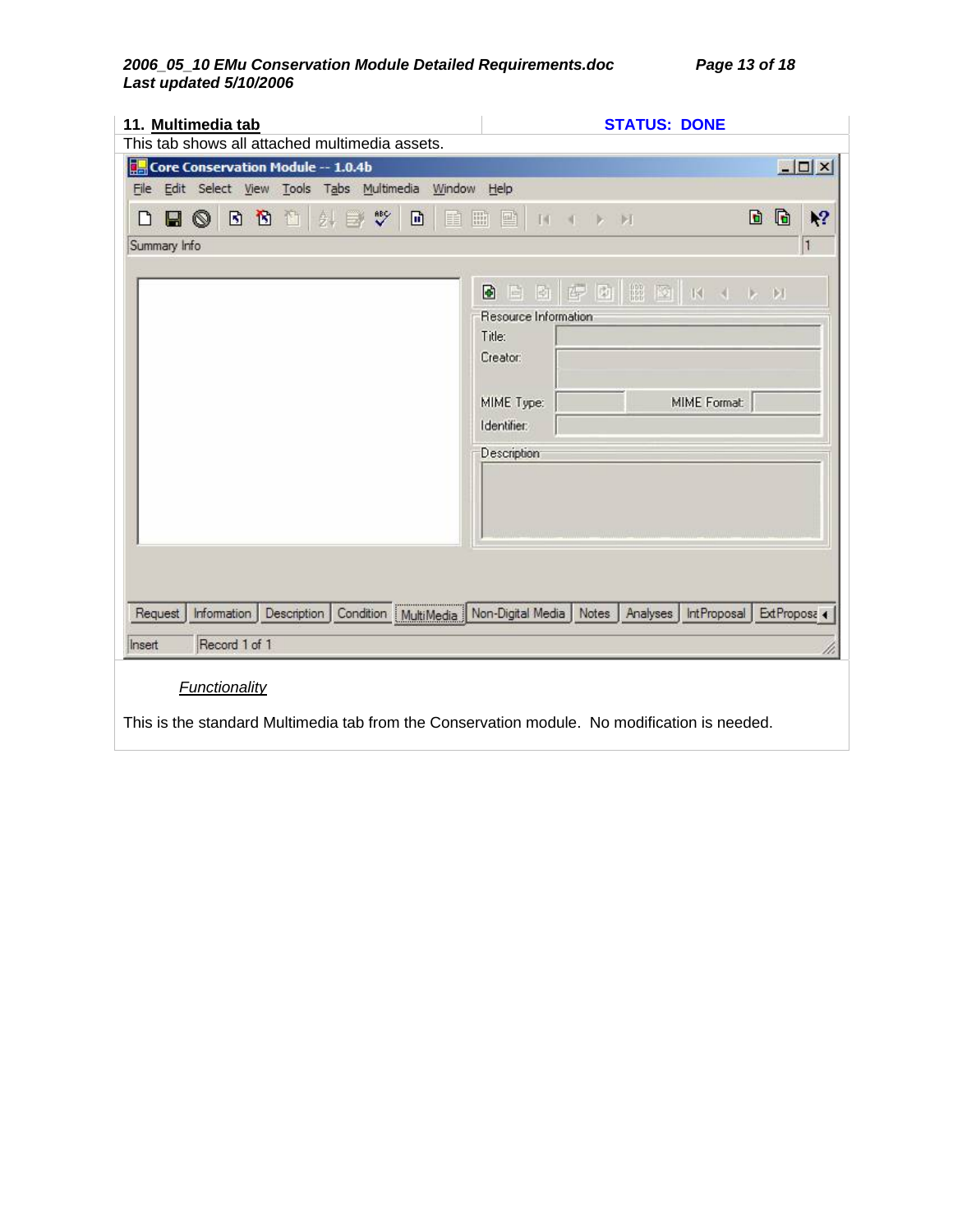### *2006\_05\_10 EMu Conservation Module Detailed Requirements.doc Page 14 of 18 Last updated 5/10/2006*

|                           | 12. Non-Digital Media tab<br>This tab records non-digital multimedia assets. |               |   |             |                                                    |          | <b>STATUS: NOT DONE</b> |                                                                                         |                  |
|---------------------------|------------------------------------------------------------------------------|---------------|---|-------------|----------------------------------------------------|----------|-------------------------|-----------------------------------------------------------------------------------------|------------------|
|                           | Core Conservation Module -- 1.0.4b                                           |               |   |             |                                                    |          |                         |                                                                                         | $ \Box$ $\times$ |
|                           | File Edit Select View Tools Tabs Multimedia Window Help                      |               |   |             |                                                    |          |                         |                                                                                         |                  |
| $\circledcirc$<br>Ы       | 图<br>団<br>栖<br>剪                                                             | $\sqrt[86]{}$ | 団 | 圖<br>國<br>≣ | $\mathbb{N}$                                       | H        |                         | G<br>b                                                                                  | ١?               |
| Summary Info              |                                                                              |               |   |             |                                                    |          |                         |                                                                                         | $\vert$ 1        |
| Non-digital media details |                                                                              |               |   |             |                                                    |          |                         |                                                                                         |                  |
| Kind:                     |                                                                              |               |   | 景           | Department:                                        |          |                         |                                                                                         | 言                |
| Description:              |                                                                              |               |   |             |                                                    |          |                         |                                                                                         |                  |
|                           |                                                                              |               |   |             |                                                    |          |                         |                                                                                         |                  |
|                           |                                                                              |               |   |             |                                                    |          |                         |                                                                                         |                  |
| Locator:                  |                                                                              |               |   |             |                                                    |          | Date:                   |                                                                                         |                  |
|                           |                                                                              |               |   |             |                                                    |          |                         |                                                                                         |                  |
| By:                       |                                                                              |               |   |             | 固固                                                 |          |                         |                                                                                         |                  |
| Non-digital media list    |                                                                              |               |   |             |                                                    |          |                         |                                                                                         |                  |
| Kind                      | Description                                                                  |               |   |             | Locator                                            | Date     | By                      |                                                                                         |                  |
| ⋇                         |                                                                              |               |   |             |                                                    |          |                         |                                                                                         |                  |
|                           |                                                                              |               |   |             |                                                    |          |                         |                                                                                         |                  |
|                           |                                                                              |               |   |             |                                                    |          |                         |                                                                                         |                  |
|                           |                                                                              |               |   |             |                                                    |          |                         |                                                                                         |                  |
| Request                   | Description<br>Information                                                   | Condition     |   |             | MultiMedia Non-Digital Media Notes                 | Analyses |                         | IntProposal                                                                             | ExtProposa 4     |
|                           |                                                                              |               |   |             |                                                    |          |                         |                                                                                         |                  |
| Insert                    | Record 1 of 1                                                                |               |   |             |                                                    |          |                         |                                                                                         |                  |
|                           | <b>Functionality</b>                                                         |               |   |             |                                                    |          |                         |                                                                                         |                  |
|                           | Non-digital media details: Linked grid.                                      |               |   |             |                                                    |          |                         |                                                                                         |                  |
|                           | $\circ$                                                                      |               |   |             |                                                    |          |                         | Kind: Text field, controlled by lookup list. Stores the type of non-digital media, i.e. |                  |
|                           | print, transparency, etc.                                                    |               |   |             |                                                    |          |                         |                                                                                         |                  |
|                           | Department: Text field, controlled by lookup list.<br>O<br>$\circ$           |               |   |             |                                                    |          |                         | Description: Text field. A brief description of the image subject, i.e. detail shot of  |                  |
|                           |                                                                              |               |   |             |                                                    |          |                         | left handle. May contain other technical info, i.e. light source, f-stop, etc. Details  |                  |
|                           | are up to the institution.                                                   |               |   |             |                                                    |          |                         |                                                                                         |                  |
|                           | $\circ$<br>not by a lookup list.                                             |               |   |             |                                                    |          |                         | Locator: Text field, asset locator. Might be controlled by a regular expression, but    |                  |
|                           | O                                                                            |               |   |             | Date: Date field. The date the image was produced. |          |                         |                                                                                         |                  |

o **By:** Linked field to Parties. The person who produced the image.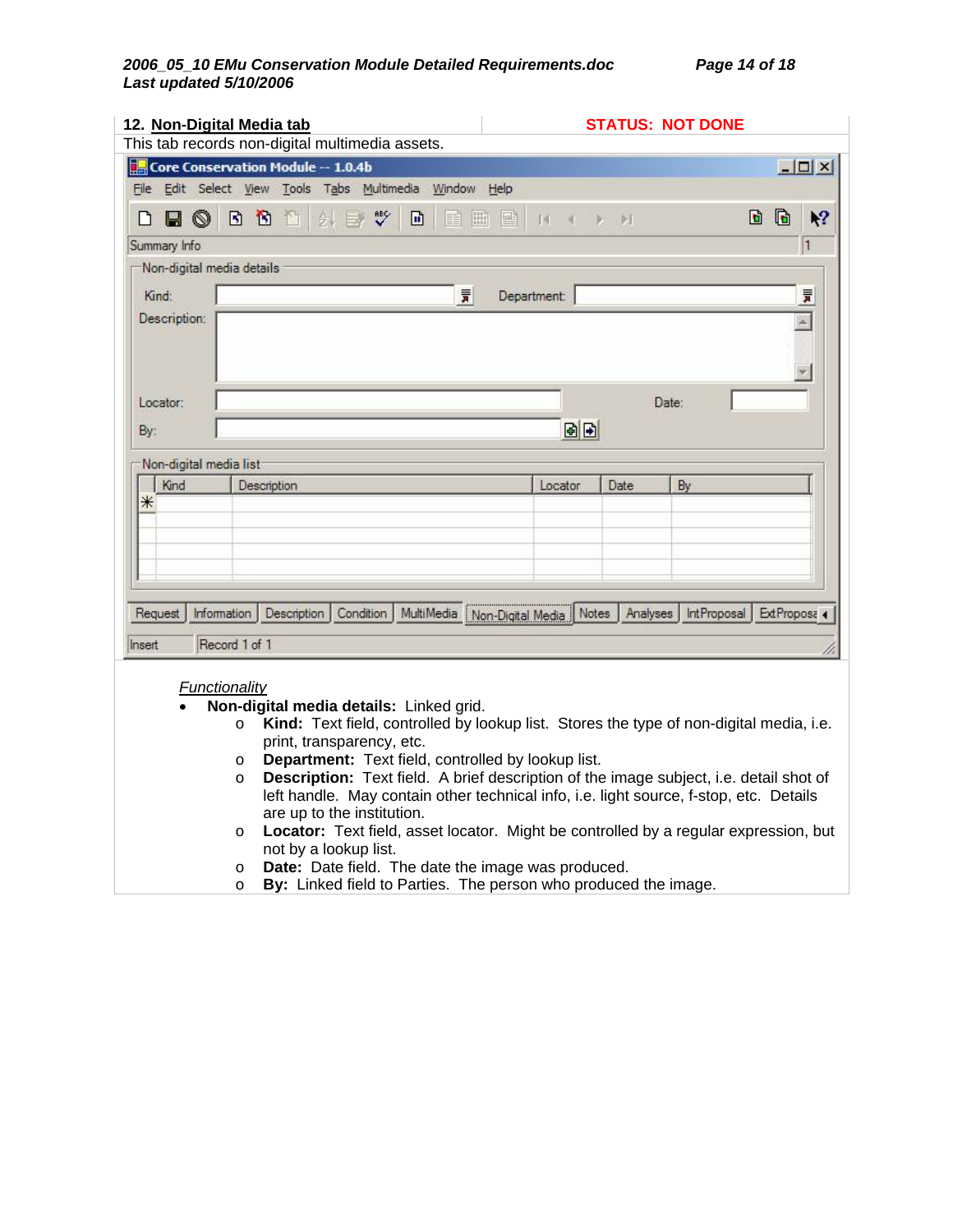| 13. Notes tab                                                                                                                                                                                                                                                                                                                                                                                                                                                                                                                                                                                 | <b>STATUS: NOT DONE</b>                |  |  |  |  |  |
|-----------------------------------------------------------------------------------------------------------------------------------------------------------------------------------------------------------------------------------------------------------------------------------------------------------------------------------------------------------------------------------------------------------------------------------------------------------------------------------------------------------------------------------------------------------------------------------------------|----------------------------------------|--|--|--|--|--|
| This tab stores additional notes regarding the treatment.                                                                                                                                                                                                                                                                                                                                                                                                                                                                                                                                     |                                        |  |  |  |  |  |
| Core Conservation Module -- 1.0.4b                                                                                                                                                                                                                                                                                                                                                                                                                                                                                                                                                            | 그미지                                    |  |  |  |  |  |
| File Edit Select View Tools Tabs Multimedia<br>Window Help                                                                                                                                                                                                                                                                                                                                                                                                                                                                                                                                    |                                        |  |  |  |  |  |
| ᢟ<br>募<br>団<br>B)<br>$\mathbf{B}$<br>ħ<br>冊<br>8<br>O<br>Ħ                                                                                                                                                                                                                                                                                                                                                                                                                                                                                                                                    | d<br>G<br>۱?<br>剾<br>$\mathbb{R}$<br>ы |  |  |  |  |  |
| Summary Info                                                                                                                                                                                                                                                                                                                                                                                                                                                                                                                                                                                  | 1                                      |  |  |  |  |  |
| Note Details<br>Note:                                                                                                                                                                                                                                                                                                                                                                                                                                                                                                                                                                         |                                        |  |  |  |  |  |
| Date:<br>Kind:                                                                                                                                                                                                                                                                                                                                                                                                                                                                                                                                                                                | 责                                      |  |  |  |  |  |
| References Details<br>Attributed to:<br>⋇<br>Bibliographic reference:<br>$\ast$                                                                                                                                                                                                                                                                                                                                                                                                                                                                                                               | 固固<br>固固                               |  |  |  |  |  |
| Notes Summary                                                                                                                                                                                                                                                                                                                                                                                                                                                                                                                                                                                 |                                        |  |  |  |  |  |
| Note<br>$\ast$                                                                                                                                                                                                                                                                                                                                                                                                                                                                                                                                                                                | Kind<br>Date                           |  |  |  |  |  |
|                                                                                                                                                                                                                                                                                                                                                                                                                                                                                                                                                                                               |                                        |  |  |  |  |  |
| <b>ExtProposal</b><br>Information<br>Description<br>Condition<br>IntProposal<br>Analyses Notes<br>Treatment<br>Recommendation<br>Request                                                                                                                                                                                                                                                                                                                                                                                                                                                      |                                        |  |  |  |  |  |
| Record 1 of 1<br>Insert                                                                                                                                                                                                                                                                                                                                                                                                                                                                                                                                                                       |                                        |  |  |  |  |  |
| Functionality<br>Note Details: double-nested grid. Data entry on top; grid for display below.<br>Note: memo field.<br>$\circ$<br><b>Date:</b> date field.<br>$\circ$<br>Kind: text field, controlled by lookup list.<br>$\circ$<br>References Details: double-nested grid. Data entry on top; grid for display below.<br>$\bullet$<br>Attributed to: multi-value, linked field to Parties. Each note may have multiple<br>$\circ$<br>contributors.<br>Bibliographic reference: multi-value, linked field to Bibliography. Each note may<br>$\circ$<br>have multiple bibliographic references. |                                        |  |  |  |  |  |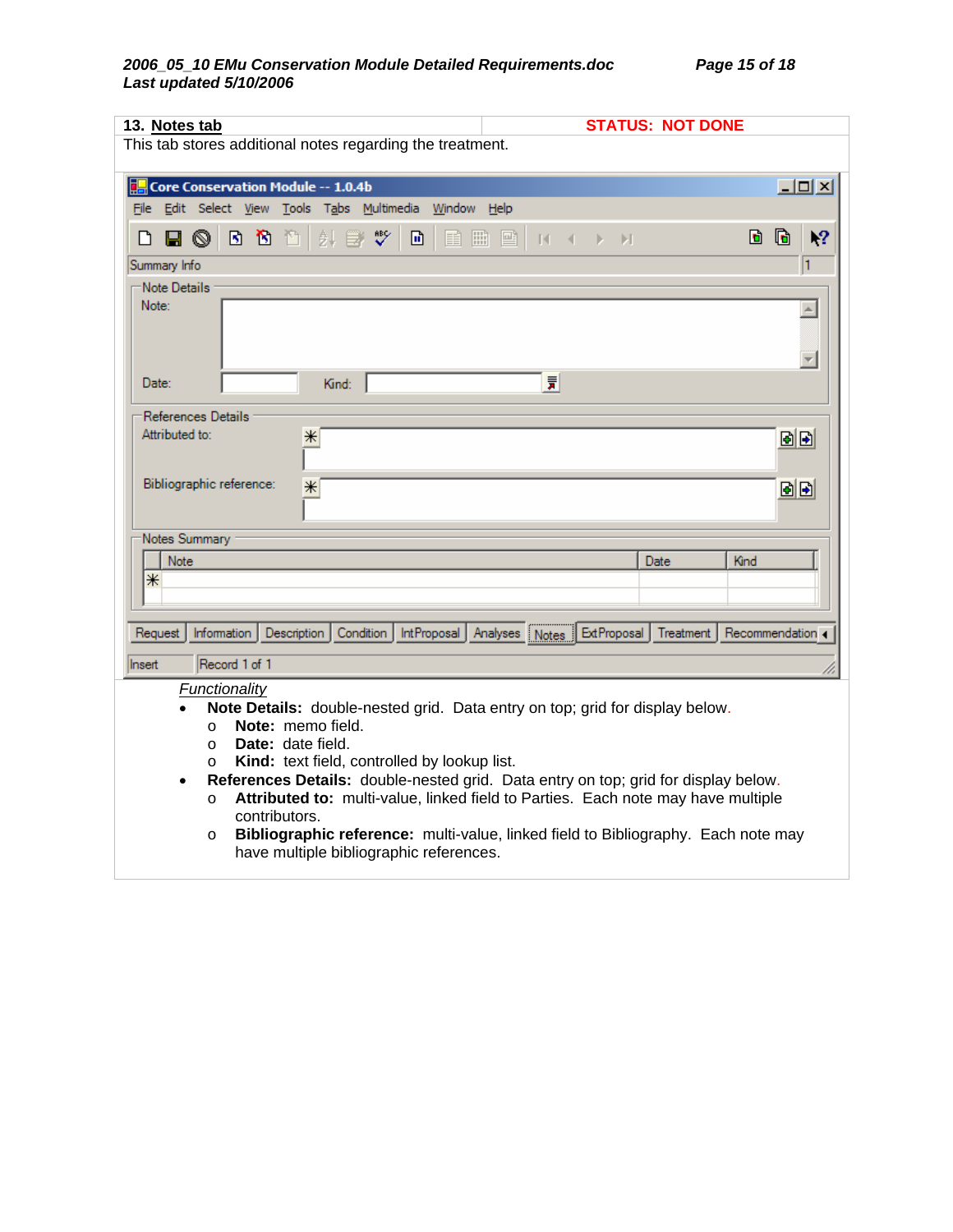### *2006\_05\_10 EMu Conservation Module Detailed Requirements.doc Page 16 of 18 Last updated 5/10/2006*

|                     |                                    | This stores any tasks that require notification to others. |             |              |                       |            |                            |                  |
|---------------------|------------------------------------|------------------------------------------------------------|-------------|--------------|-----------------------|------------|----------------------------|------------------|
|                     | Core Conservation Module -- 1.0.4b |                                                            |             |              |                       |            |                            | $ \Box$ $\times$ |
|                     |                                    | File Edit Select View Tools Tabs Multimedia Window Help    |             |              |                       |            |                            |                  |
| Н<br>$\circledcirc$ | 団<br>$\mathbf{B}$<br>酉             | $\sqrt[36]{}$<br>鼽<br>団<br>B                               | 圖<br>重      | 國<br>14      | <b>D: DT</b>          |            | G<br>D                     | ١?               |
| Summary Info        |                                    |                                                            |             |              |                       |            |                            | 1                |
| Task Information    |                                    |                                                            |             | Commencement |                       |            |                            |                  |
| Description:        |                                    |                                                            |             | Date:        |                       | Notify on: |                            |                  |
|                     |                                    |                                                            |             | Notify:      | $\divideontimes$      |            | 固固                         |                  |
|                     |                                    |                                                            |             |              |                       |            |                            |                  |
| Assigned to:        | *                                  |                                                            | 固日          | Completion   |                       |            |                            |                  |
|                     |                                    |                                                            |             |              | Completed: C Yes G No |            | Hours taken:               |                  |
| Assigned by:        |                                    |                                                            | 固日          |              |                       |            |                            |                  |
| <b>Result:</b>      |                                    |                                                            |             | Date:        |                       | Notify on: |                            |                  |
|                     |                                    |                                                            |             | Notify:      | $\ast$                |            |                            | 固固               |
|                     |                                    |                                                            |             |              |                       |            |                            |                  |
| Tasks               |                                    |                                                            |             |              |                       |            |                            |                  |
| Description         |                                    |                                                            |             |              | Date                  | Date       | Completed                  |                  |
| $*$                 |                                    |                                                            |             |              |                       |            |                            |                  |
|                     |                                    |                                                            |             |              |                       |            |                            |                  |
|                     |                                    |                                                            |             |              |                       |            |                            |                  |
| Non-Digital Media   | Notes                              | Analyses<br><b>IntProposal</b>                             | ExtProposal | Treatment    | Recommendations       |            | Accounting   Tasks   Adr 4 |                  |
|                     |                                    |                                                            |             |              |                       |            |                            |                  |
|                     | Record 1 of 1                      |                                                            |             |              |                       |            |                            |                  |
| Insert              | <b>Functionality</b>               |                                                            |             |              |                       |            |                            |                  |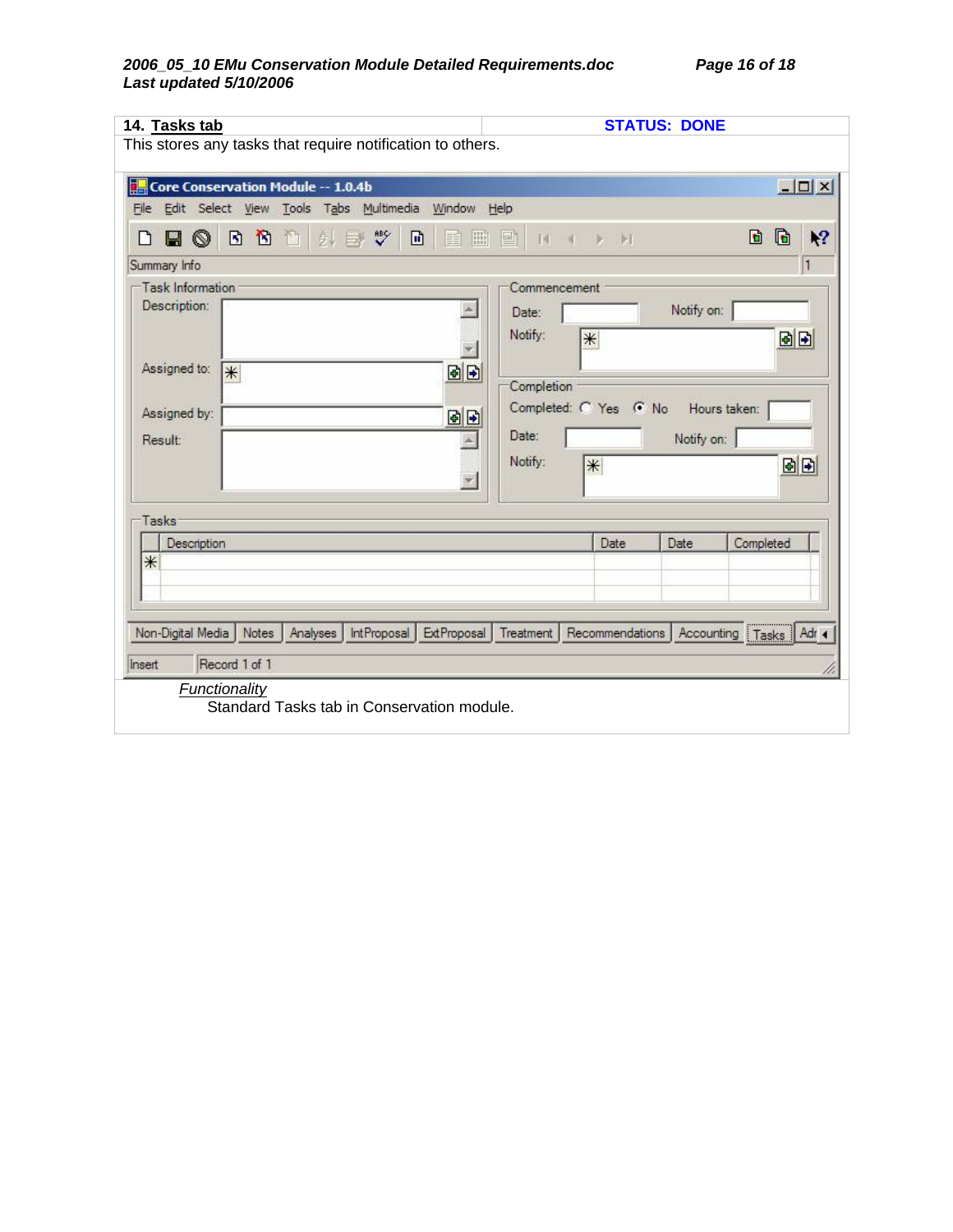| 15. Admin tab<br><b>STATUS: DONE</b><br>This tab records all system generated information for insertion and modification status.                        |                                              |  |  |  |  |
|---------------------------------------------------------------------------------------------------------------------------------------------------------|----------------------------------------------|--|--|--|--|
| Core Conservation Module -- 1.0.4b                                                                                                                      | $\Box$ o $\times$                            |  |  |  |  |
| File Edit Select View Tools Tabs Multimedia Window Help                                                                                                 |                                              |  |  |  |  |
| ᢟ<br>⊡<br>88 M<br>ましき<br>冊<br>◉<br>目<br>圖<br>n<br>9                                                                                                     | G<br>d.<br>١?<br>$N \rightarrow N$           |  |  |  |  |
| Summary Info                                                                                                                                            | 11                                           |  |  |  |  |
| Legacy Data                                                                                                                                             | Insertion Details                            |  |  |  |  |
|                                                                                                                                                         | Inserted By:                                 |  |  |  |  |
|                                                                                                                                                         | Inserted Date:                               |  |  |  |  |
|                                                                                                                                                         | Inserted Time:                               |  |  |  |  |
|                                                                                                                                                         | Modification Details                         |  |  |  |  |
|                                                                                                                                                         | Modified By:                                 |  |  |  |  |
|                                                                                                                                                         | <b>Modified Date:</b>                        |  |  |  |  |
|                                                                                                                                                         | Modified Time:                               |  |  |  |  |
|                                                                                                                                                         | Access                                       |  |  |  |  |
|                                                                                                                                                         | Record status:<br>▼∣                         |  |  |  |  |
|                                                                                                                                                         | Publish on intranet: C Yes<br>$\subseteq$ No |  |  |  |  |
|                                                                                                                                                         | Publish on internet: C Yes<br>$\subset N_0$  |  |  |  |  |
| Analyses   Notes   ExtProposal   Treatment   Recommendations   Accounting   Tasks   Admin   Mu <<br>Condition<br>IntProposal<br>Record 1 of 1<br>Insert |                                              |  |  |  |  |
| <b>Functionality</b><br>This is the standard Admin tab from the Conservation module. No modification is needed.                                         |                                              |  |  |  |  |